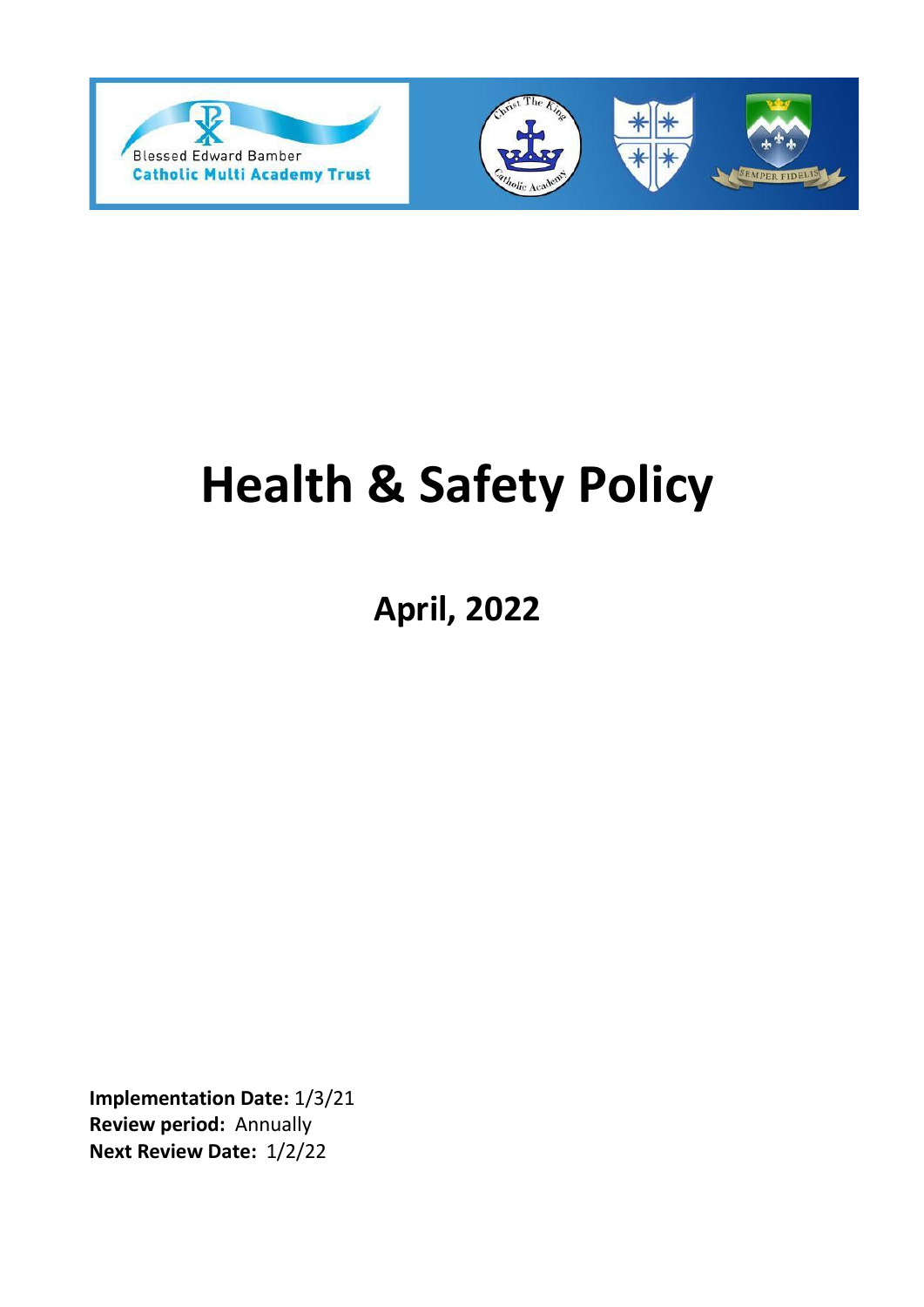### **Contents**

| 2.1  |  |  |  |
|------|--|--|--|
| 2.2  |  |  |  |
| 2.3  |  |  |  |
| 2.4  |  |  |  |
|      |  |  |  |
| 3.1  |  |  |  |
| 3.2  |  |  |  |
| 3.3  |  |  |  |
| 3.4  |  |  |  |
| 3.5  |  |  |  |
| 3.6  |  |  |  |
| 3.7  |  |  |  |
| 3.8  |  |  |  |
| 3.9  |  |  |  |
| 3.10 |  |  |  |
| 3.11 |  |  |  |
| 3.12 |  |  |  |
|      |  |  |  |
|      |  |  |  |
|      |  |  |  |
|      |  |  |  |
|      |  |  |  |
|      |  |  |  |
|      |  |  |  |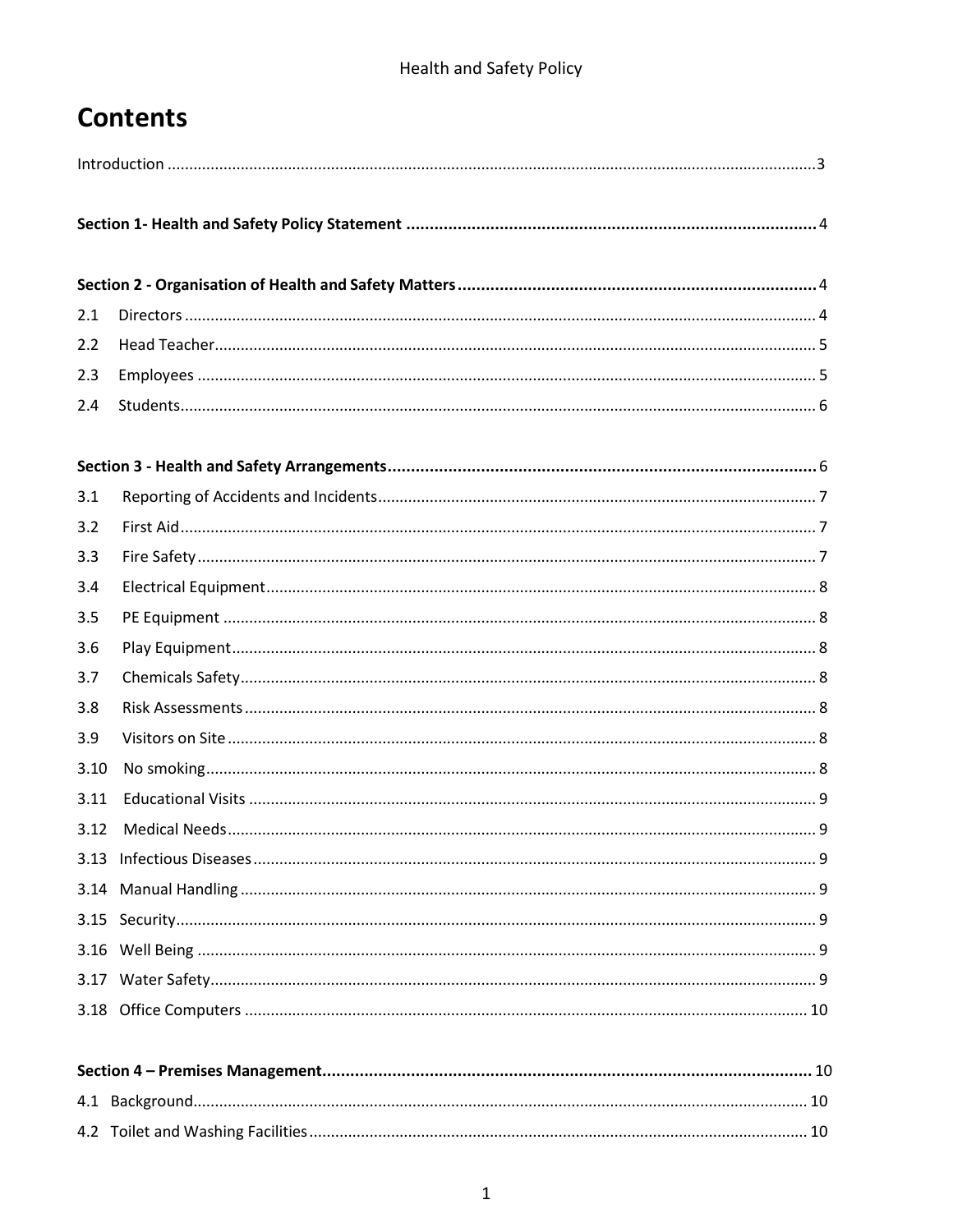Note: OH & S codes refer to the relevant section of the Blackpool Council Occupational Health and Safety Manual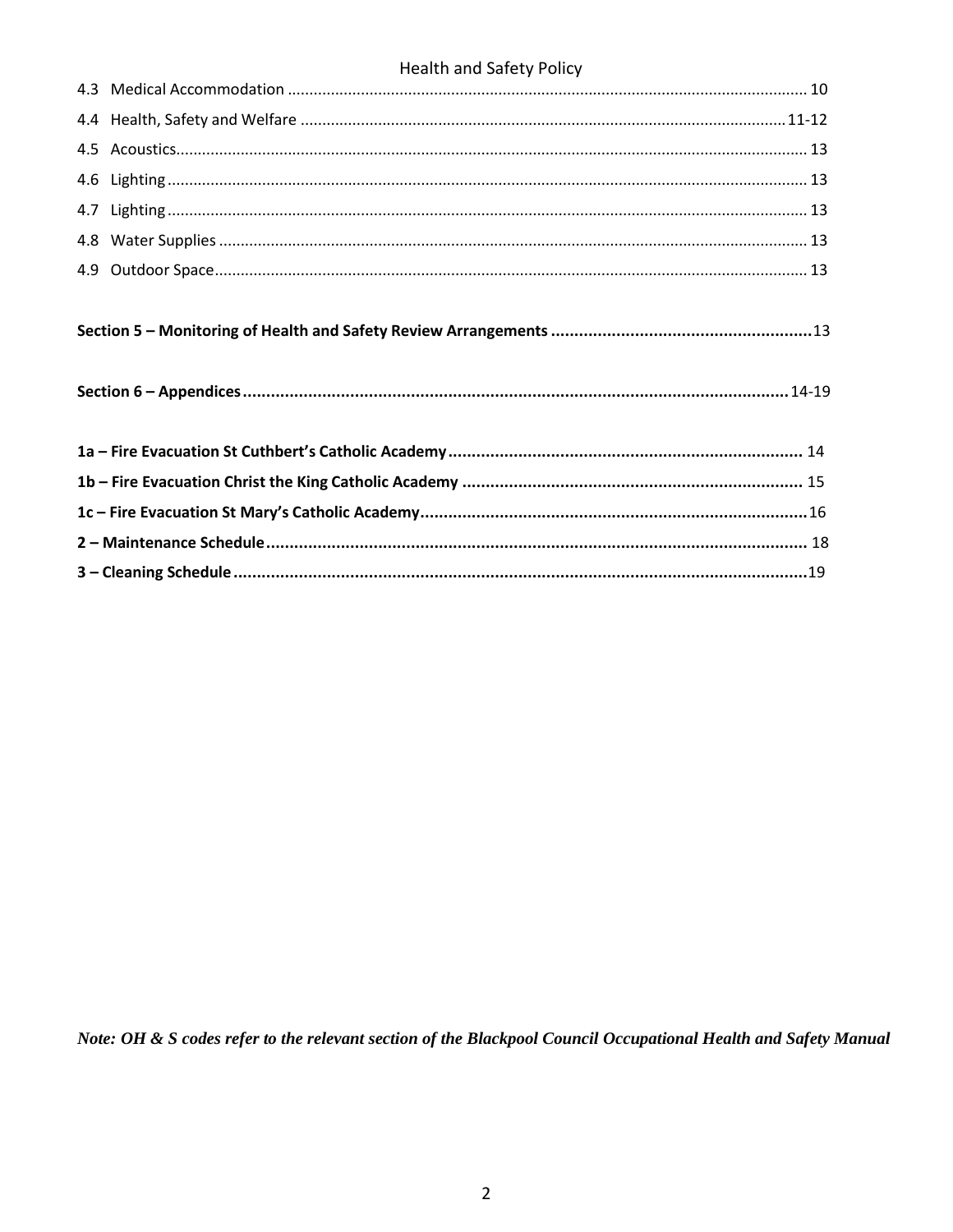### <span id="page-3-0"></span>**Introduction**

Each Academy in the Blessed Edward Bamber Catholic Multi Academy Trust has responsibilities for health and safety and a statutory duty to comply with the health and safety legislation. This Trust policy is produced to supplement the Blackpool Borough Council's Occupational Health and Safety Manual, is reviewed regularly and is brought to the attention of all employees via a range of briefings, online tools and notice board arrangements. Within this Trust policy, when the term "Academy" is used please insert the school name (Christ the King, St Cuthbert's or St Mary's) that relates to the school you associate with or are working in at the time.

This Health and Safety Policy consists of four main sections:-

- Health and Safety Policy Statement
- Organisation
- Health & Safety Arrangements
- Monitoring and reviewing arrangements

This policy should be read in conjunction with many other Academy and BEBCMAT documents and policies, including (this list is not exhaustive):

- Accident Reporting Books
- Supporting Pupils at School with Medical Conditions Policy
- Local Authority Accident / Near Miss Incident Form
- Fire Safety Log
- Fire and Evacuation Procedures (Emergency plan)
- Fire Risk Assessment
- Specific School and Work Environment Risk Assessments
- Educational Visits Policy
- Sickness Absence Policy
- Critical Incident Policy and Procedures
- No Smoking Policy
- Premises Management

### <span id="page-3-1"></span>**Section 1 - Health and Safety Policy Statement**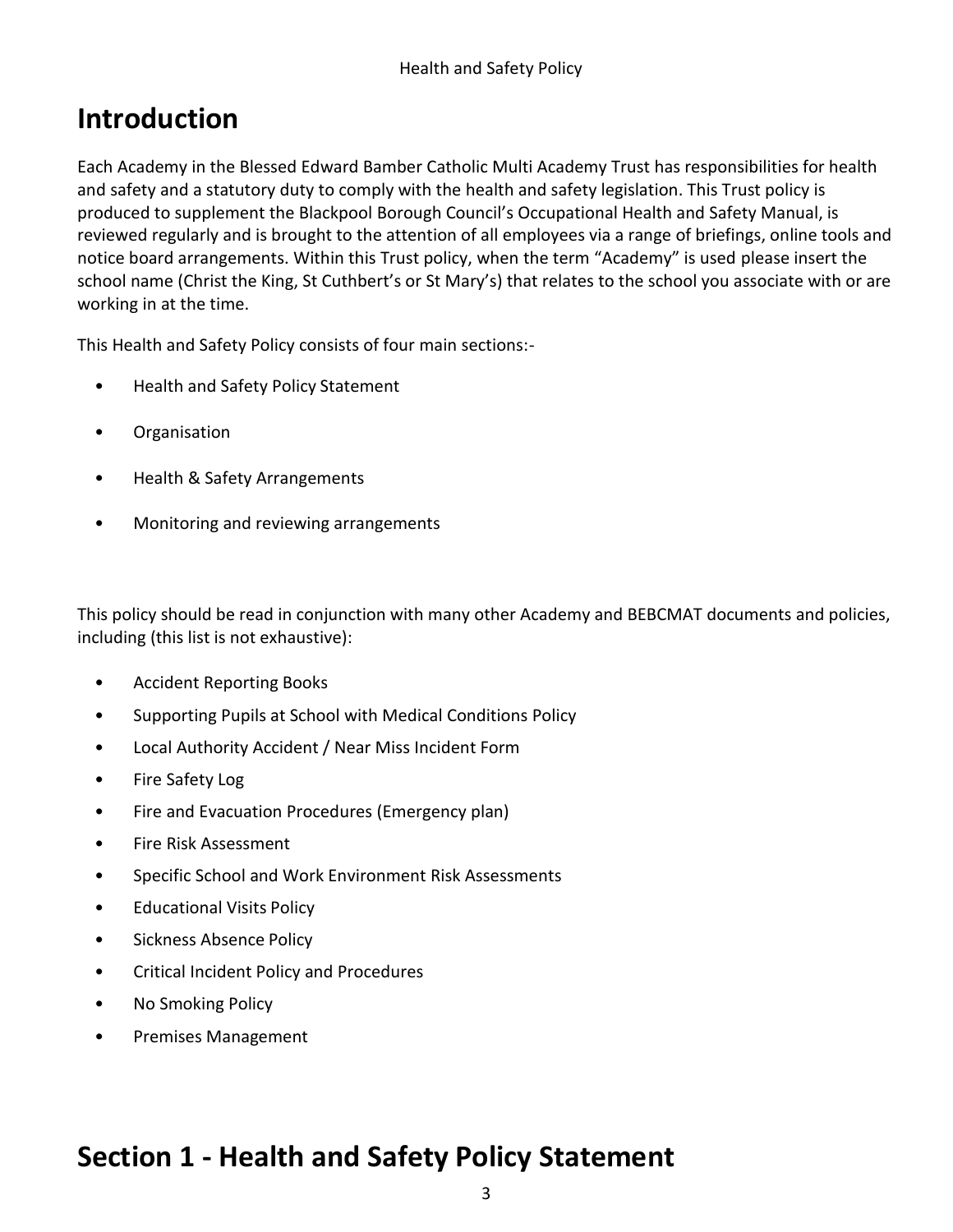Each Academy in the Trust recognises its responsibility to promote a culture where Health & Safety issues are discussed in an open and positive way to achieve improved standards and safe methods of work. Without prejudice, each Academy will ensure, so far as is reasonably practicable, that;

- Plant equipment and systems of work are safe and without risks to health;
- The handling and storage of articles and substances will be safe and without risk to health;
- Appropriate information, instruction, training and supervision is given to assist all employees, students and visitors to avoid hazards and contribute positively to their own health and safety whilst on our academy premises;
- The site is maintained in a safe condition and without risks to health;
- A healthy working environment is provided;
- There is provision of adequate welfare facilities and suitable protective clothing and equipment
- Arrangements are made for the safe introduction of new plant, machinery, substancesand procedures;
- There are adequate arrangements made for staff welfare at work and the welfare of students/pupils and visitors.

Each Academy acknowledges that no policy can be completely effective without the full co-operation of all concerned with the safe operation of the Academy. Each will therefore strive to gain this degree of commitment from the staff through training, encouragement and good communication.

# <span id="page-4-0"></span>**Section 2 - Organisation of Health and Safety Matters**

This section of the policy outlines the duties and responsibilities of individuals/groups within the Academies.

### <span id="page-4-1"></span>*2.1 Directors*

The Directors will ensure that:-

- a) The Trust and Local Authority Health & Safety Policies and Codes of Practice are fully implemented;
- b) Regular Health & Safety inspections are undertaken and reports compiled and shared as necessary;
- c) The Academies' staffing structures appropriately reflect the delegated responsibilities for carrying out the arrangements for Health and Safety;
- d) A positive Health & Safety culture is established and maintained, with staff training given ahigh priority.

### *2.2 Headteacher or Executive Headteacher*

Each Academy Headteacher or Executive Headteacher is responsible, as far as is reasonably practicable, for;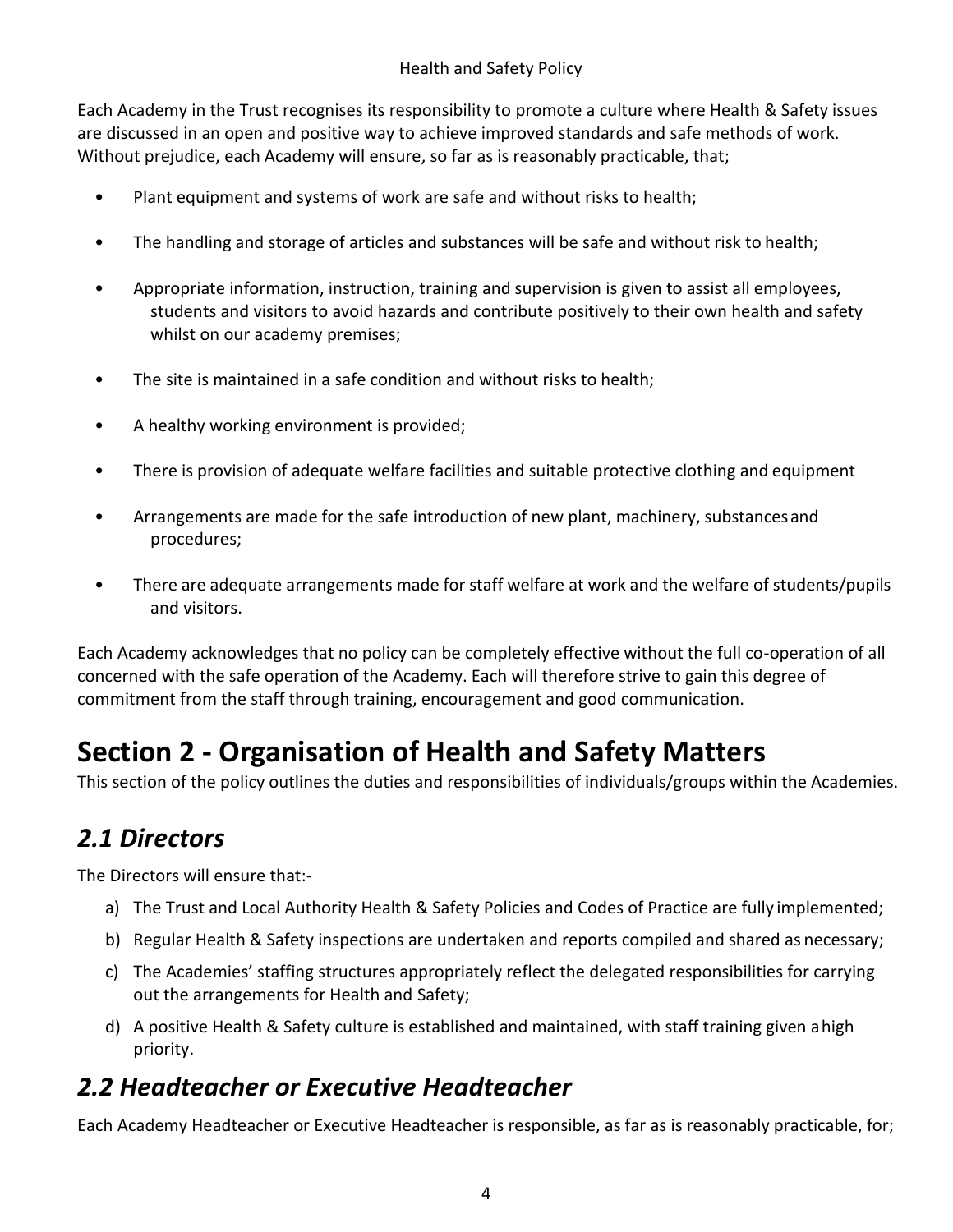- a) Ensuring Health and Safety is an integral part of the management of the Academy. This will include setting of objectives as part of a planned approach to full legislative compliance and producingand updating, as necessary, the Academy's health and safety policy document. This policy details arrangements with respect to implementing local policies and procedures in the Academy;
- b) Ensuring risk assessments of work activities are undertaken, a written record of the assessments is kept and this record is reviewed at least annually to ensure they remain valid;
- c) Ensuring nominated Health and Safety staff are fully aware of their responsibility for their delegated tasks and have been provided with the necessary training with qualifications held in a centralfile;
- d) Ensuring adequate arrangements exist for the reporting of accidents and potential hazards, and that such reports are forwarded to the Local Authority;
- e) Reporting all known hazards immediately to the Health and Safety Representatives and stop any practices or use of any plant, tools, equipment, machinery etc. that s/he considers to be unsafe until satisfied as to their safety;
- f) Ensuring arrangements are made for the inspection of the Academy premises and workingpractices on a regular basis;
- g) Maintaining appropriate safety documents and records;
- h) Reviewing annually :
	- the provision of First Aid in the Academy
	- the emergency regulations, and make recommendations for improving procedures and training personnel;
- i) Ensuring that all purchases have been assessed for suitability and compliance with the Provision and Use of Work Equipment Regulations 1998 and are PAT tested at least annually.

### <span id="page-5-0"></span>*2.3 Employees*

All employees must:

- a) Take reasonable care for their Health & Safety at work and that of other persons who might be affected by their acts;
- b) Adhere to and comply with statutory regulations and agreed procedures for safe working, observe safety rules or instructions relevant to particular work or locations and use protective clothing and safety equipment that is provided;
- c) Exercise effective supervision of students, giving clear instructions and warnings as oftenas necessary and giving special lessons in safety where appropriate;
- d) Know the emergency procedures in respect of fire, bomb scare, lock down, hold and secure, First Aid and carry them out;
- e) Report immediately, or as soon as practicable, any defects with equipment, machinery or the workplace in general and any concerns over matters affecting Health and Safety;
- f) Report any near misses or Health & Safety concerns to the Site Supervisor or AcademyOffice;
- g) Not misuse anything provided for Health & Safety purposes;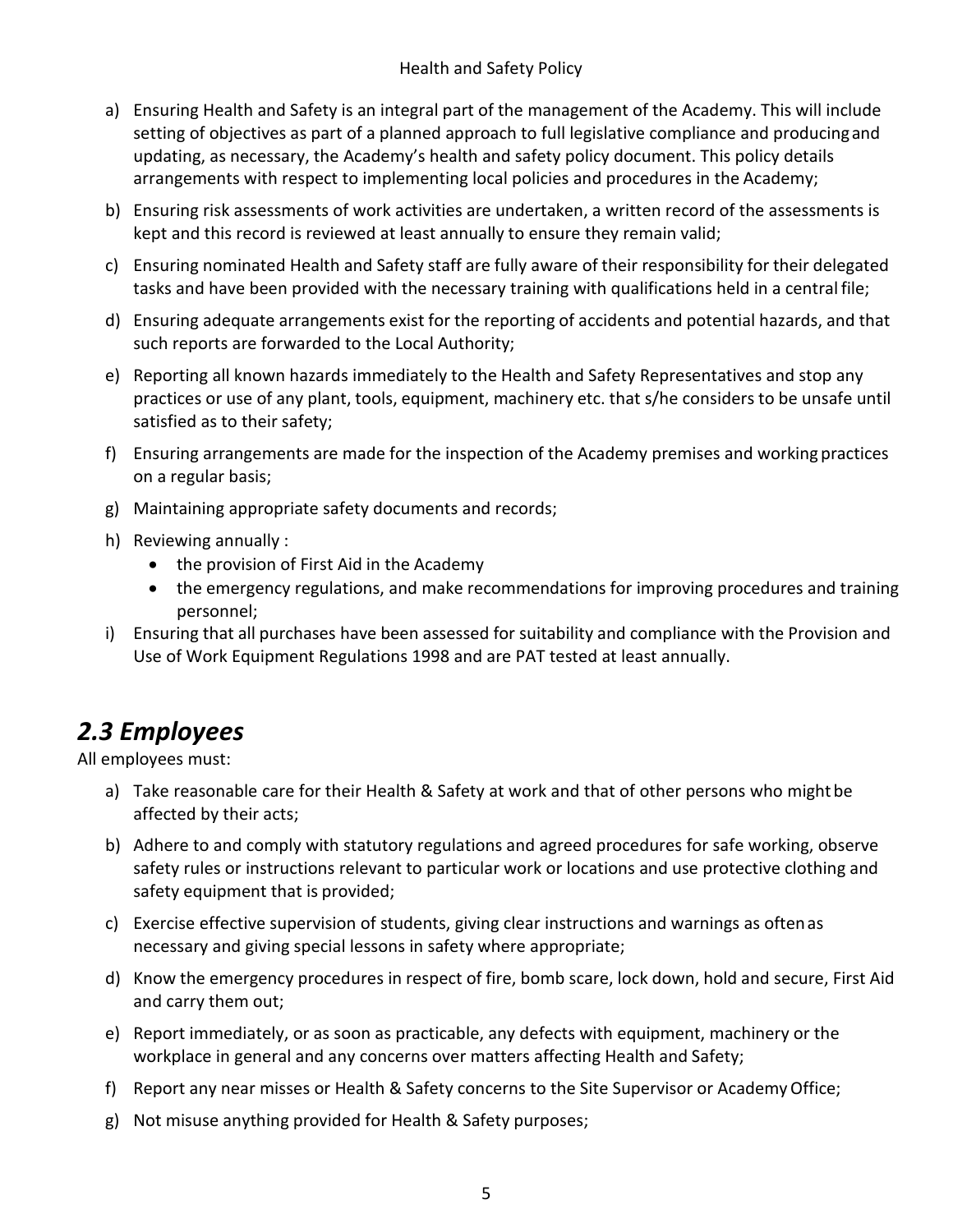- h) Request protective clothing, guards, special safe working procedures or similar where necessary;
- i) Co-operate fully with management in respect of complying with Health & Safety requirements;
- j) Completing any necessary risk assessments expected of them specific to learning environmentsor activities that they may undertake eg. classroom risk assessments or specific sporting lessons
- k) Establish and maintain safe working procedures including arrangements for ensuring, so far as is reasonably practicable, safety and absence of risks to health in connection with the use, handling, storage and transport of articles and substances;
- *l)* Ensure that suitable footwear is worn for Health and Safety tasks. The Academy will not accept responsibility for staff who wear inappropriate footwear, which includes; Flip flops, Wedges, High Heels or Open toe shoes. (*This list however, is not exhaustive)*

### <span id="page-6-0"></span>*2.4 Students*

All students are expected to:

- a) Comply with the Academy rules relating to behaviour;
- b) Comply with all information that is provided both verbally and written relating to Health & Safety matters;
- c) Not misuse anything provided for Health & Safety reasons;
- d) In the case of an emergency, listen to and obey instructions given by staff;
- e) Ensure that suitable footwear is worn. The Academy will not accept responsibility for students who wear inappropriate footwear, which includes; Flip flops, Wedges, High Heels, Sandals in summer.

# <span id="page-6-1"></span>**Section 3 - Health and Safety Arrangements**

This section of the policy outlines the procedures adopted by each of the Academies to ensure the safety of all employees, students, visitors and tradesmen while engaged in activities on-site and the safety of employees and students when engaged in Academy business off-site. Where possible they are based on the Blackpool Council Occupational Health and Safety Manual and staff are referred to this document for further guidance.

### *3.1 Reporting of Accidents and Incidents (OH&S 0012)*

All accidents to pupils, students and staff involving injury are recorded either in the primary academies' online recording systems. The location of these documents detailed in staff handbook and shared during induction arrangements.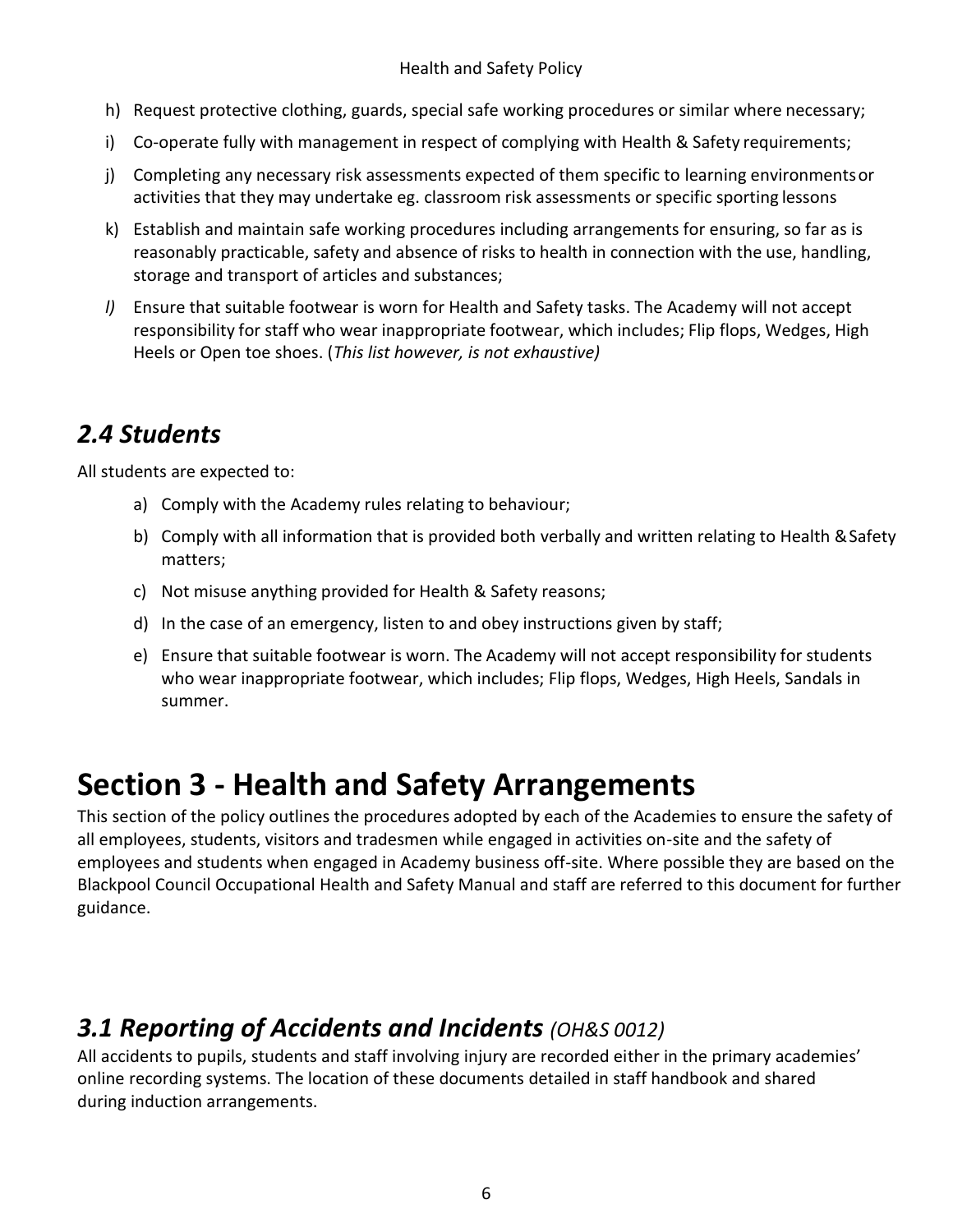In addition to completing these documents, a separate Near Miss/Incident Form will be completed if the injury resulted in an ambulance being summoned, the child requiring external medical intervention (dentist/nurse/health practitioner) or the injury was a near miss adventure or incident. These forms will be then forwarded to the Local Authority's Health & Safety department where the information is reported to RIDDOR.

Termly health and safety reports, including the results of accident investigations and statistical analyses, are provided to Directors by each Academy's Headteacher/Executive Headteacher as part of a continuing monitoring system.

### *3.2 First Aid (OH&S 0007)*

The Academy gives high priority to staff training in First Aid. First Aid personnel have all be trained to the First Aid at Work Standard with staff working with primary aged pupils trained in Paediatric First Aid. First Aid kits are maintained in the school offices, First Aid Rooms and near to the most likely areas for accidents to occur (eg. by playgrounds/dining hall).

All staff have a duty of care to carry out immediate First Aid; new staff are reminded of this in their induction. A First Aider is required to provide treatment and parents will be informed except in the case of more minor incidents. A bump to the head is followed up by a letter and a text to, or conversation with, parents. For early years children this involves the parent signing to confirm receipt of information. A text is sent when an inhaler is administered outside of any normal planned delivery of the medication. There is a separate protocol (care plan) for pupils and students identified as needing specialised treatment eg: such as anaphylaxis, severe asthma or epilepsy.

### *3.3 Fire Safety (OH&S 0006/32/33)*

The Headteacher or Executive Headteacher will ensure that a fire risk assessment review takes place at least once a year. All staff will be made aware of: -

- I. The location of the fire alarm exits
- II. The location of the fire assembly points
- III. Fire and Evacuation procedures.

Each academy has several members of staff trained as fire wardens and these people conduct a sweep of the premises when a fire alarm is sounded and ensure effective evacuation is complete. A fire evacuation practice will be carried out at least once a term and the Site Supervisor will keep a log of the outcome in the fire logbook. Fire Evacuation summaries are attached in Appendix 1. Each academy has their own Emergency Plan.

External contractors service the Trust's fire-fighting equipment and fire alarms on a regular basis and records are maintained by the Site Supervisor. The alarm is tested on a weekly basis by the Site Supervisory team.

### *3.4 Electrical Equipment (OH&S 0016)*

The Academy complies with the 1989 Electricity at Work Regulations which identify how to maintain electrical systems safely. Portable appliance testing is undertaken annually. In between annual checks, all electrical equipment should be given a visual check before use, checking the plug for signs of damage and overheating and the cable for damage. Any faulty equipment should be taken out of use immediately and fault reported to Premises Manager/Site Supervisor.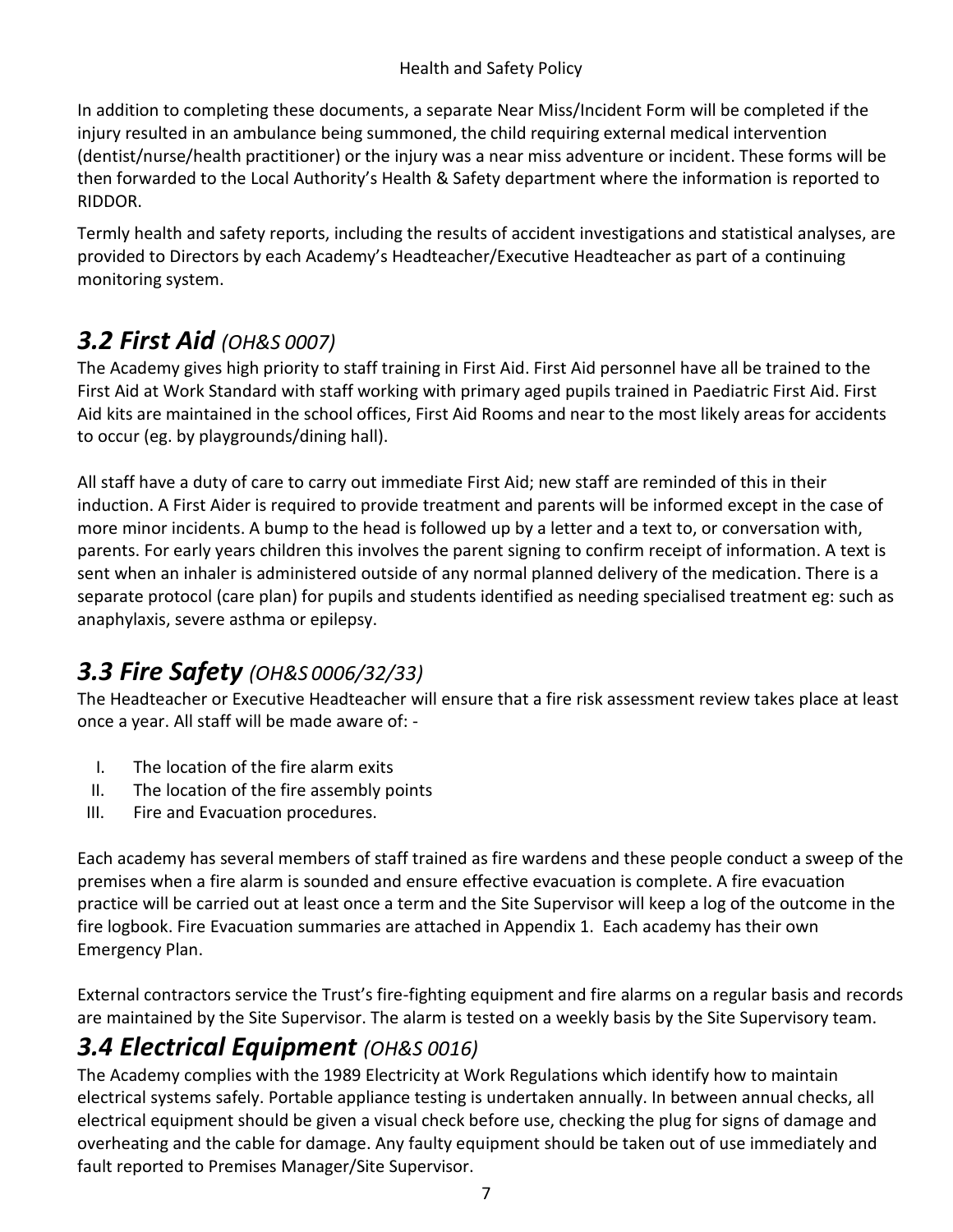### *3.5 PE Equipment (OH&S 0015)*

An approved contractor checks all wall mounted and large gymnastic equipment annually and all recommendations regarding the repair/replacement of equipment are followed. In addition, teachers will carry out a visual inspection of equipment prior to use. If defects are noticed then the Site Supervisor will assess whether the equipment can remain in use or whether it needs to be taken out of use pending repair. Faults will then be reported to the Premises Manager

### <span id="page-8-0"></span>*3.6 Play Equipment*

All play equipment is approved safe by ROSPA through annual inspections. In addition, members of staff will carry out a visual inspection prior to use by pupils during lesson or break times. If defects are noticed then the Site Supervisor will assess whether the equipment can remain in use or whether it needs to be taken out of use pending repair. Such defects will be reported to the Premises Manager.

### *3.7 Chemicals Safety (OH&S 0005)*

The Academy will follow COSHH procedures to ensure the careful selection, use, storage and transport of all potentially harmful substances. Chemicals are stored in locked areas in suitable storage spaces. The cleaners, under the supervision of the Site Supervisor, will be responsible for these matters and a COSH register held in every cleaning store.

### *3.8 Risk Assessments (OH&S 0003)*

The Academy's risk assessment process is on-going with risk assessments being undertaken for hazards, activities and locations. All staff have access to these (via Google documents) and are reminded on a regular basis to make themselves familiar with those that affect them. All health and safety documentation is stored within the Academy offices or Headteacher/Executive Headteacher's office secure filing cabinets. Staff are informed of their location at induction.

### *3.9 Visitors on Site (OH&S 0019/40)*

For accidents on site please refer to 3.1 Reporting of Accidents and Incidents.

### *3.10 No smoking Policy (OH&S 0036)*

The Academy has a non-smoking policy that applies to all visitors, contractors, staff and voluntary helpers. The policy applies to the whole Academy site, all inside and outside areas within the school boundary. It is also requested that should smoking take place outside school that it is done so discretely and away from the main entrances and walkways without their lanyard or school logo on uniform visible. This is to ensure our children and visitors are not exposed to passive smoking.

### *3.11 Educational Visits (OH&S 0020)*

During the planning of off-site visits, staff are encouraged to give high priority to Health and Safety considerations and pre-visits are expected, wherever possible. Appropriate student/pupil teacher ratios are expected to reflect the age of the student and the nature of the trip. A risk assessment should be completed by the lead teacher and be approved by the EVC and Headteacher/Executive Headteacher through the use of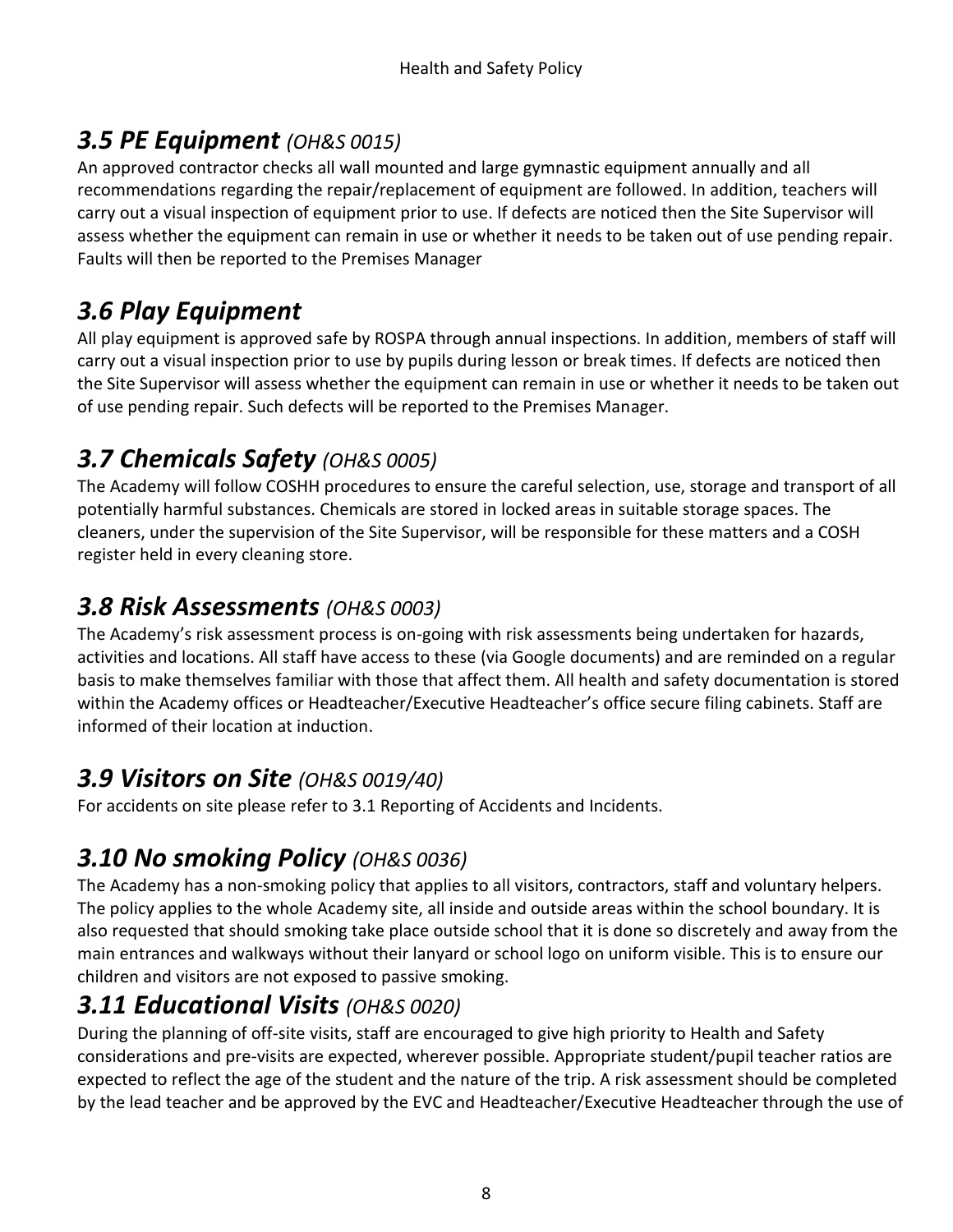the EVOLVE visits database or other local visit protocols. Further details of this can be found in the Educational Visits policy.

### <span id="page-9-0"></span>*3.12 Medical Needs*

For more information on managing medical needs please refer to the "Supporting Pupils at School with Medical Conditions" Policy.

### *3.13 Infectious Diseases (OH&S 0025)*

The Academy follows the latest HPA guidance on infection control. Parents are advised of this guidance and encouraged to keep students suffering from infectious diseases at home until they are no longer infectious. The Academy has a duty of care to ensure that those staff/pupils who suffer from auto-immune conditions or are pregnant are informed when such infectious diseases are reported and confirmed.

### *3.14 Manual Handling (OH&S 0014)*

Manual handling legislation requires that any manual handling operation that has the potential to cause a significant injury needs to be assessed. The site supervisor, and other identified staff as necessary, will undertake appropriate training in manual handling for this purpose.

### <span id="page-9-1"></span>*3.15 Security*

The premises of the Academy and the equipment within it are protected as far as is reasonably practicable through controlled access to the buildings and a secure site perimeter. The premises are kept in a wellmaintained condition so as to be attractive in appearance and kept free of graffiti, litter and other disfigurements. The Academy site has car parking spaces for use by staff and visitors. CCTV covers parts of the school car park and Academy grounds, however each car is parked there at the owner's risk.

### *3.16 Well Being (OH&S 0026)*

The well-being of staff is seen as an integral part of the Academy's Health & Safety responsibility. All staff have the right to a reasonable work life balance and to expect the appropriate support or intervention when they experience health or personal difficulties. An ethos of mutual respect and support is promoted amongst all staff. Staff are encouraged to raise any concerns with the Headteacher/Executive Headteacher or their Line manager but also have access to a confidential counselling service. All sickness absence will be managed under the BEBCMAT's Sickness Absence Policy and Procedures.

### *3.17 Water Safety (OH&S 0034)*

Water temperature controls are checked by the Site Supervisor on a regular basis. The water supply is tested regularly for legionella control and water purity.

# *3.18 Office Computers (OH&S 0008/22)*

Staff are encouraged to plan their work so their routine allows them to change activity and avoid prolonged periods of intense work at a computer. Habitual users of computers are able to benefit from a free eye test on request and all users of technology complete a Display Screen Equipment (DSE) assessment annually.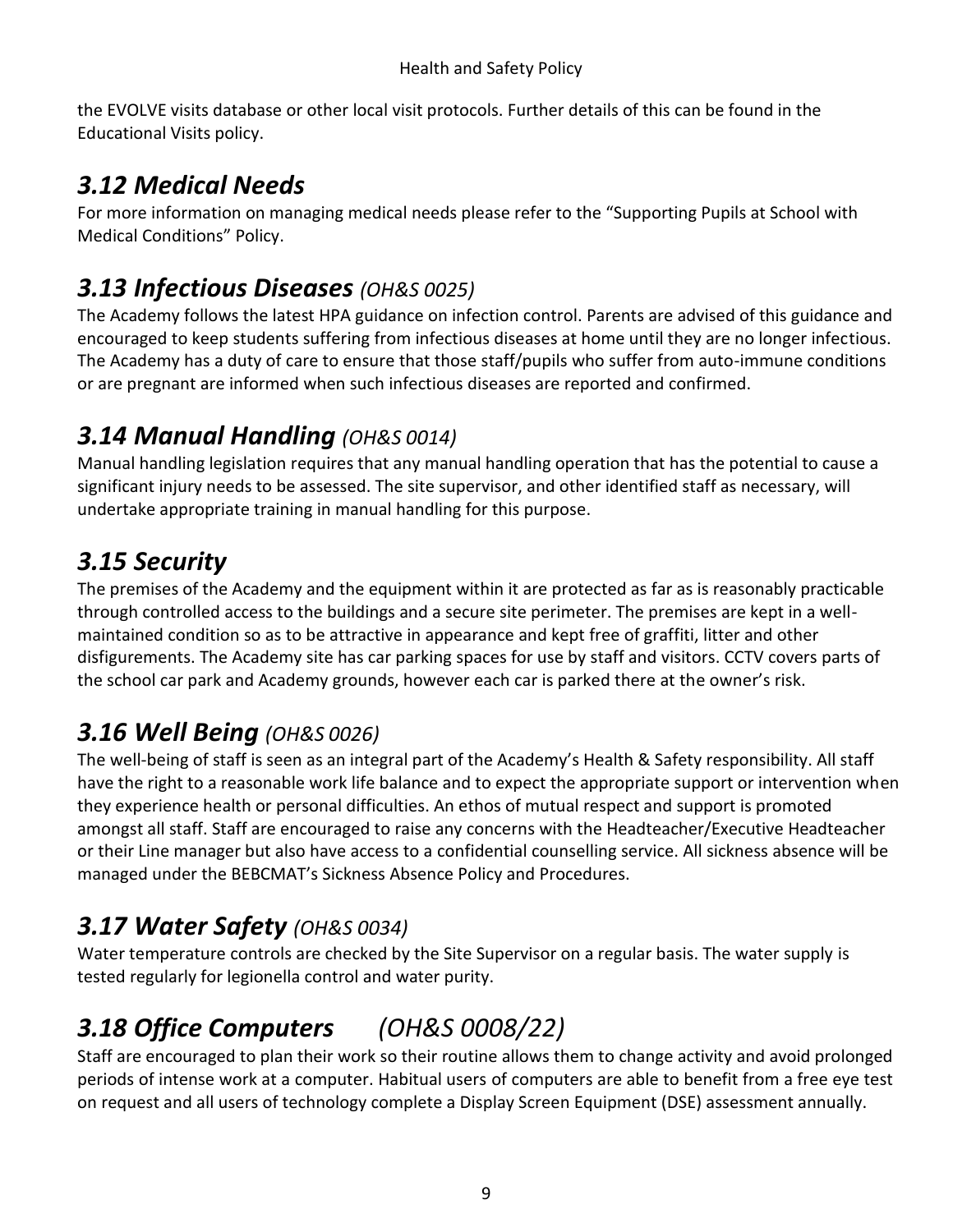# <span id="page-10-0"></span>**Section 4 - Premises Management**

### <span id="page-10-1"></span>*4.1 Background*

Part 5 of The Education (Independent School Standards) (England) Regulations 2010 (ISS) stipulates the minimum standards for academy premises including those for toilet and washing facilities, medical accommodation, health, safety and welfare, acoustics, lighting, water supplies and outdoor spaces. A separate policy exists for this purpose.

### <span id="page-10-2"></span>*4.2 Toilet and washing facilities*

The regulations require that:

- Suitable toilet and washing facilities are provided for the sole use of pupils;
- Separate toilet facilities for boys and girls aged 8 years or over are provided except where the toilet facility is provided in a room that can be secured from the inside and is intended for use by one pupil at a time;
- Suitable changing accommodation and showers are provided for pupils aged 11 years orover at the start of the academic year who receive physical education.

*The toilet and washing facilities at each of the Academies have been planned and designed to meet these requirements and are maintained by robust and regular cleaning schedules.*

### <span id="page-10-3"></span>*4.3 Medical accommodation*

The regulations require that:

- Suitable accommodation is provided in order to cater for the medical and therapy needsof students including:
	- o For the medical examination and treatment of students;
	- $\circ$  For the short-term care of sick and injured pupils including a washing facility and proximity to a toilet facility;
- This accommodation cannot be used for teaching but can be used for other purposes provided it is always readily available to be used for the purposes above;

*Each Academy has access to a designated room, which is always readily available in order to cater for medical and therapy needs and meets the requirements above.*

### *4.4 Health, safety and welfare including Fire Safety and Accessibility*

The regulations require that the academy premises and accommodation and facilities provided are maintained to a standard such that, so far as is reasonably practicable, the health, safety and welfare of pupils are ensured. There is also a substantial amount of other health and safety legislation that applies to most buildings, including those of an academy. The Health and Safety at Work etc Act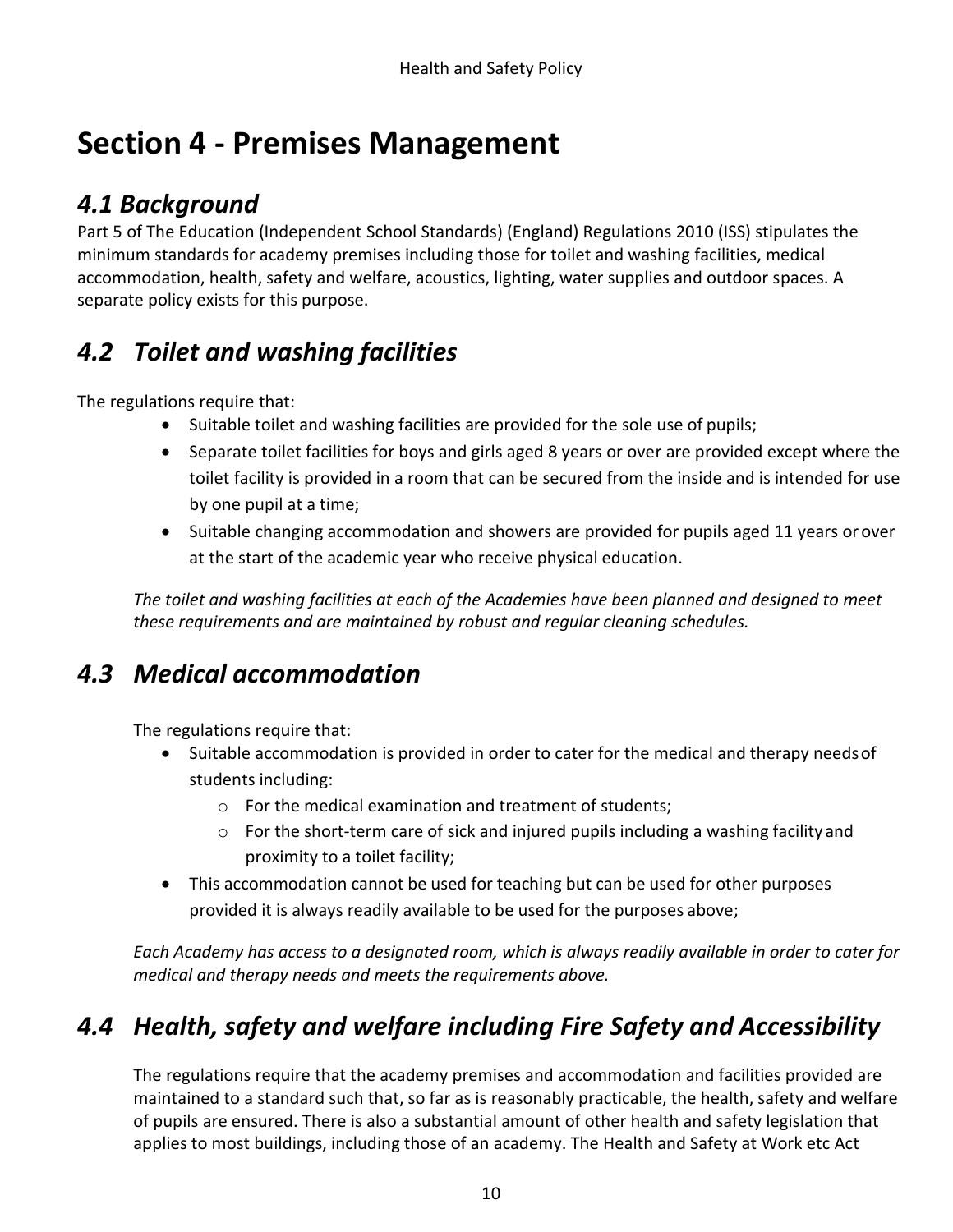1974 (HSWA)and regulations made under it (Workplace [Health, Safety and Welfare] Regulations 1992), are aimed at securing the health, safety and welfare of employees as well as protecting others (e.g. students and visitors) against risks to their health and safety arising from the activities of a work undertaking.

*Health, Safety and Welfare* – The Workplace (Health, Safety and Welfare) Regulations 1992 requires the following:

- The workplace and the equipment, devices and systems shall be maintained (including cleaning) in an efficient state, working order and good repair;
- Effective and suitable provision shall be made to ensure that every enclosed workplaceis ventilated by a sufficient quantity of fresh or purified air;
- During working hours, the temperature in all workplaces inside buildings shall be reasonable;
- Every workplace shall have suitable and sufficient lighting;
- Every workplace and the furniture, furnishings and fittings within shall be kept sufficiently clean;
- Every room where persons work shall have sufficient floor area, height and occupiedfor purposes of health, safety and welfare;
- Every workstation shall be so arranged that it is suitable both for any person at work andfor the work likely to be done there;
- Every floor in a workplace and the surface of every traffic route in a workplace shallbe suitable for the purpose for which it is used;
- So far as is practicable, every tank, pit or structure where there is a risk ofa person in the workplace falling into it shall be securely fenced;
- Every window or other transparent surface in a wall, partition, door or gate shall, where necessary for reasons of health and safety, be of safety material or otherwise protected against breakage and be appropriately marked or incorporate features so as to make it apparent;
- No window, skylight or ventilator shall be in a position when open which is likely to expose any person in the workplace to a risk to health and safety;
- All windows and skylights in a workplace shall be of a design or be so constructed that they may be cleaned safely;
- Every workplace shall be organised in such a way that pedestrians and vehicles can circulate in a safe manner;
- Doors and gates shall be suitably constructed including being fitted with any necessary safety devices to prevent it coming off, falling back or causing injury by trapping and to allow it to be operated manually (if powered) and providing a clear view of the space to both sides if capable of being pushed from either side;
- Escalators and moving walkways shall function safely, be equipped with any necessary safety devices and be fitted with one or more emergency stop controls easily identifiable and accessible;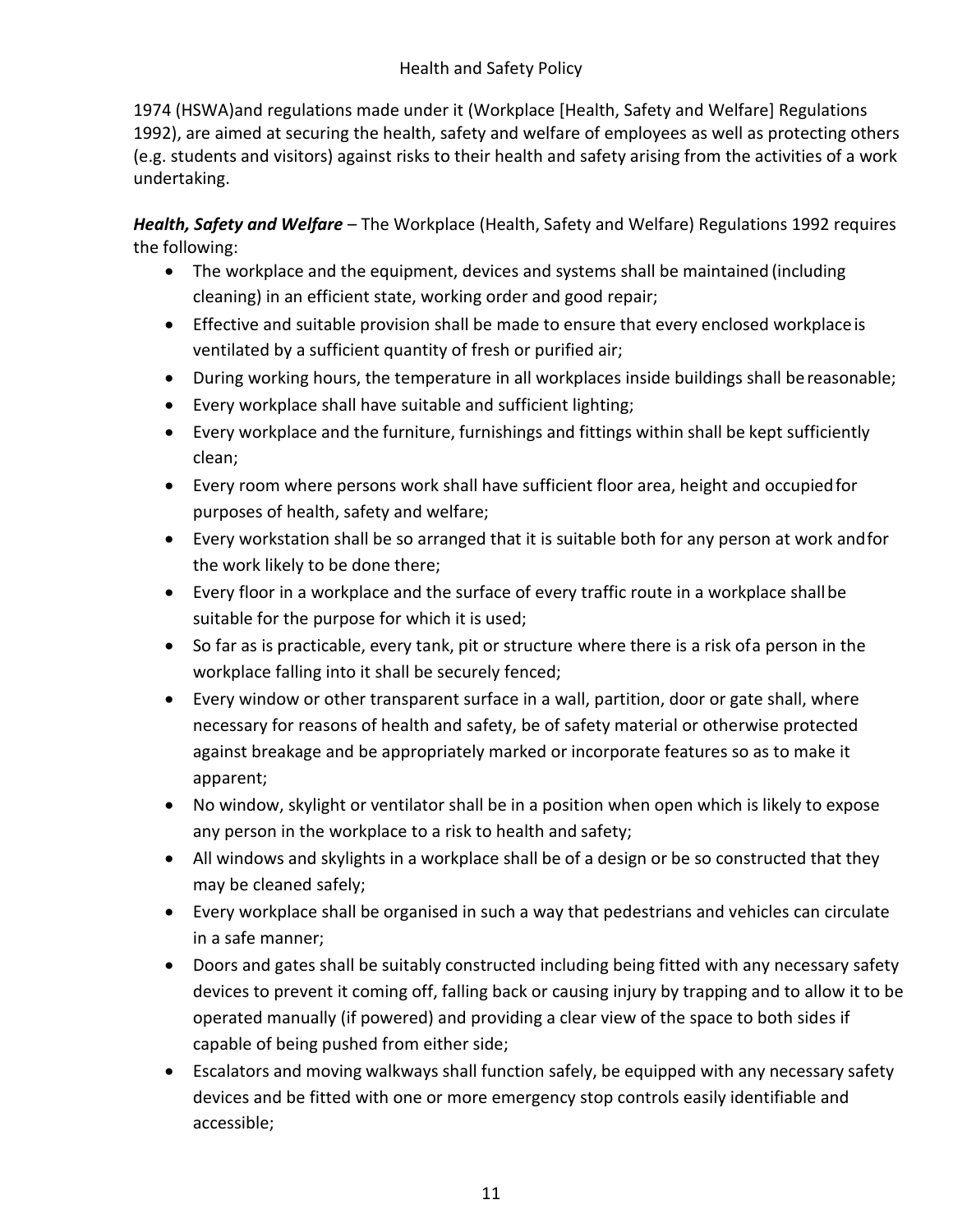- Suitable and sufficient sanitary conveniences shall be provided at readily accessible places;
- Suitable and sufficient washing facilities, including showers if required, shall be provided at readily access places;
- An adequate supply of wholesome drinking water shall be provided for all persons at work;
- Suitable and sufficient accommodation shall be provided for the clothing of any personat work which is not worn during working hours;
- Suitable and sufficient facilities shall be provided for any person at work in the workplaceto change clothing where the person has to wear special clothing for the purpose of work;
- Suitable and sufficient rest facilities shall be provided at readily accessible places including suitable facilities to eat meals and equipped with an adequate number of tables and seating with backs for the number of persons at work likely to use them at any one time.

*Each Academy has sufficient facilities to meet the above requirements and a comprehensive schedule of maintenance and cleaning (see Appendix 2 and 3) to ensure the facilities are kept in working order and good repair.*

*Fire safety* – The Regulatory Reform (Fire Safety) Order 2005 requires academies to undertake risk assessments to identify the general fire precautions needed to safeguard the safety of occupants to include ensuring procedures are in place to reduce the likelihood of fire, maintaining fire detection and alarm systems, and familiarizing staff and pupils with emergency evacuation procedures.

#### *Each Academy has a Fire Risk Assessment in place reviewed annually.*

*Accessibility* – The Equalities Act 2010 requires academies to prepare and implement an accessibility strategy to improve the physical environment for students with disabilities and special educational needs (SEN) including consideration of their particular health and safety needs on the academy premises.

*Each Academy has an Accessibility Strategy in place reviewed annually.*

#### <span id="page-12-0"></span>*4.5 Acoustics*

The regulations require suitable acoustic conditions and sound insulation in each room having regard to the nature of the activities which normally take place there i.e. there will be good sound quality and minimal disturbance from unwanted noise.

*Regular maintenance is performed at each Academy to ensure the acoustics remain suitable for its use*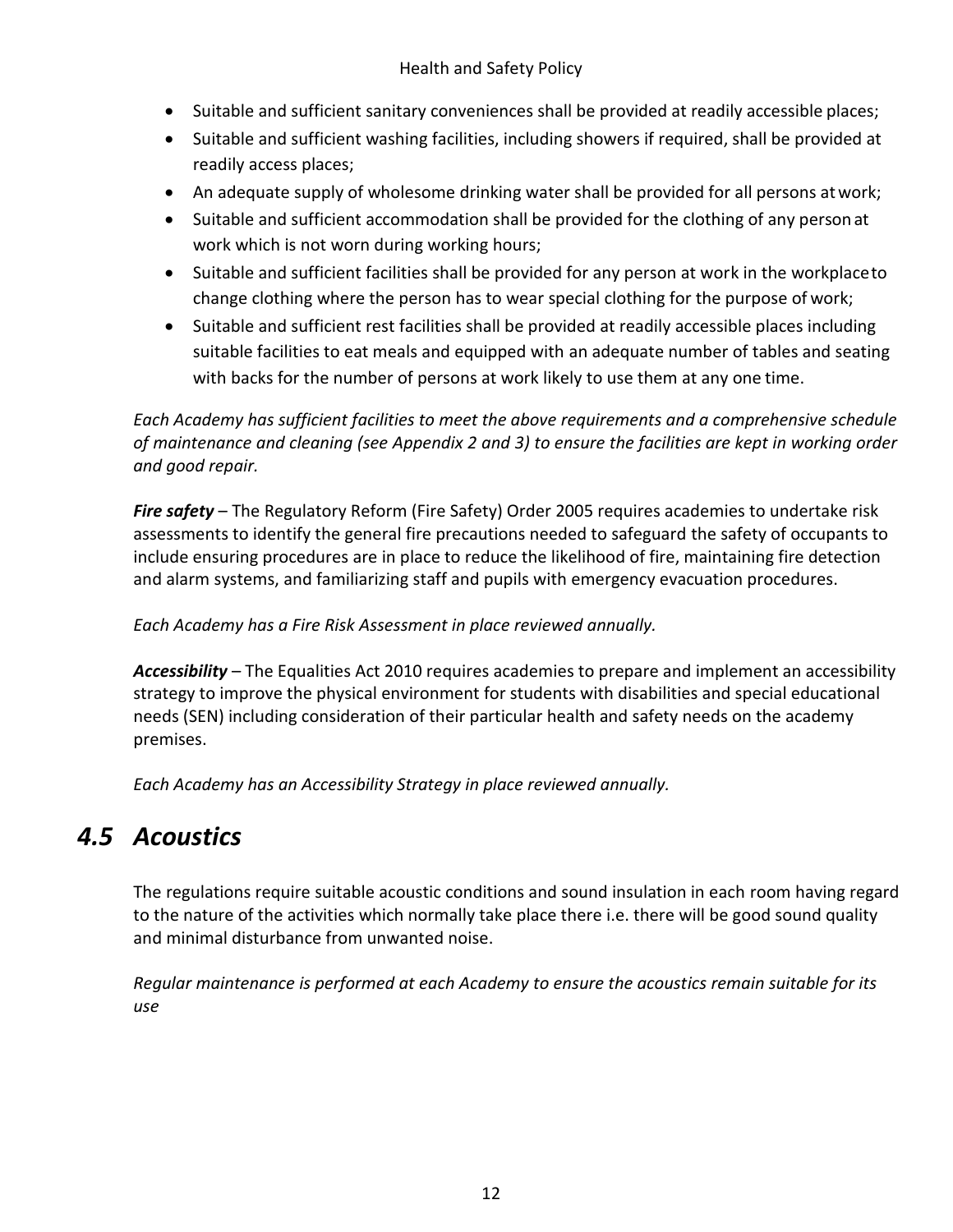### <span id="page-13-0"></span>*4.6 Lighting*

The regulations require that:

- The lighting in each room or other internal space is suitable, having regard to the nature of the activities which normally take place there;
- External lighting is provided in order to ensure that people can safely enter and leavethe academy premises.

*Each Academy achieves adequate light levels, giving priority to daylight, with easy to use controls. External lighting is sufficient to ensure safe pedestrian movement after dark and emergency lighting is installed in appropriate areas.*

### *4.7 Water supplies*

The regulations require that:

- Suitable drinking water facilities are provided;
- Toilet facilities have an adequate supply of cold and hot water;
- Cold water supplies that are suitable for drinking are clearly marked as such;
- The temperature of hot water at the point of use does not pose a scalding risk tousers.

*Each academy has a service level agreement in place with an external third party firm, which includes appropriate legionella checks to ensure that water supplies are safe and adequate.*

### *4.8 Outdoor space*

The regulations require that suitable outdoor space is provided to enable physical education to be provided to students and students to play outside.

*Each Academy has outdoor spaces suitable for outside play and physical education, regularly maintained through a grounds maintenance service level agreement by an external third party.*

## **Section 5 - Monitoring of Health and Safety and Review Arrangements**

- o Health and Safety inspections will be carried out once a term.
- $\circ$  A fire risk assessment will take place once a year as well as at any time that issues are raised by members of staff or contractors require it
- o The Academy's Health and Safety policy will be reviewed annually.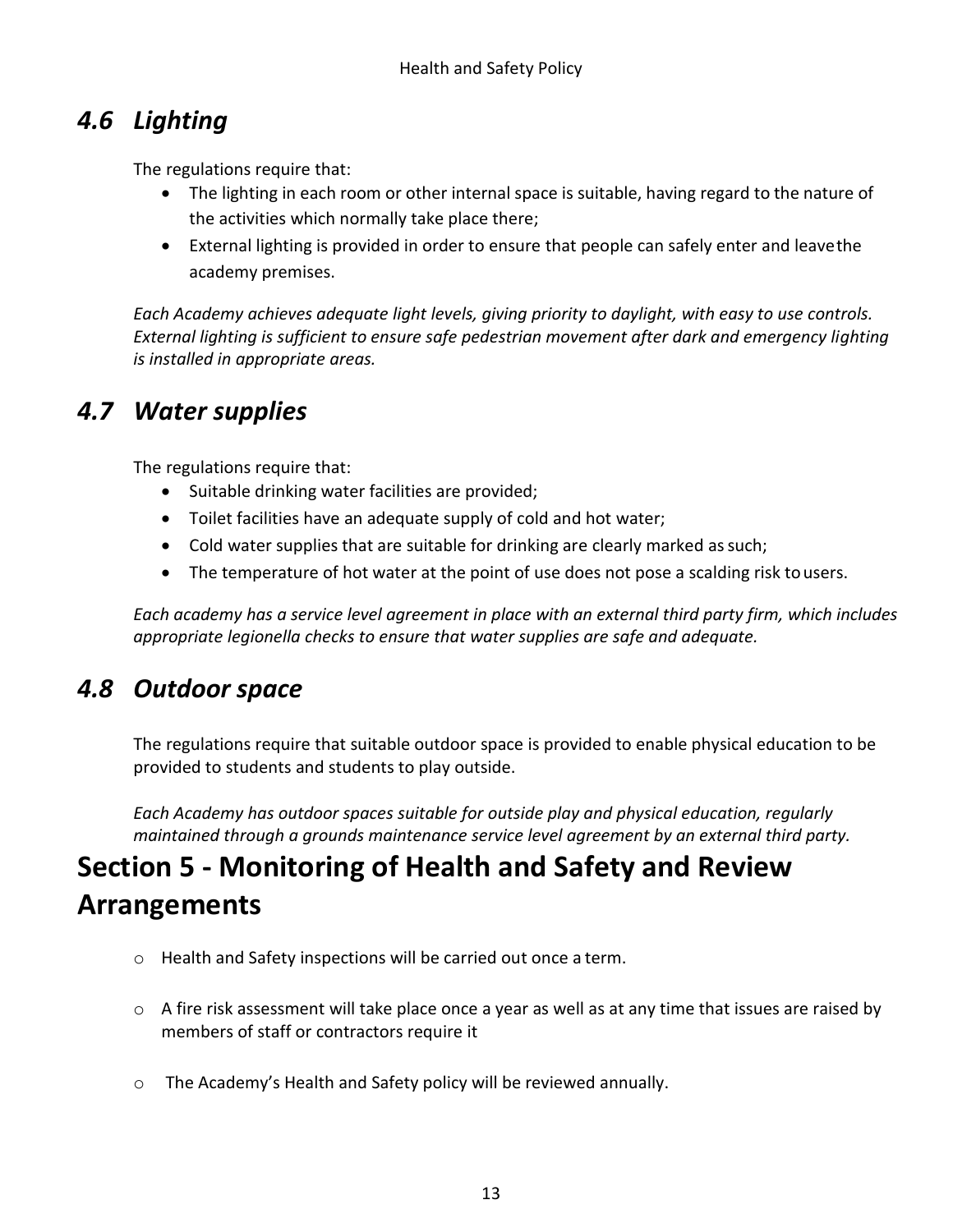BLANK PAGE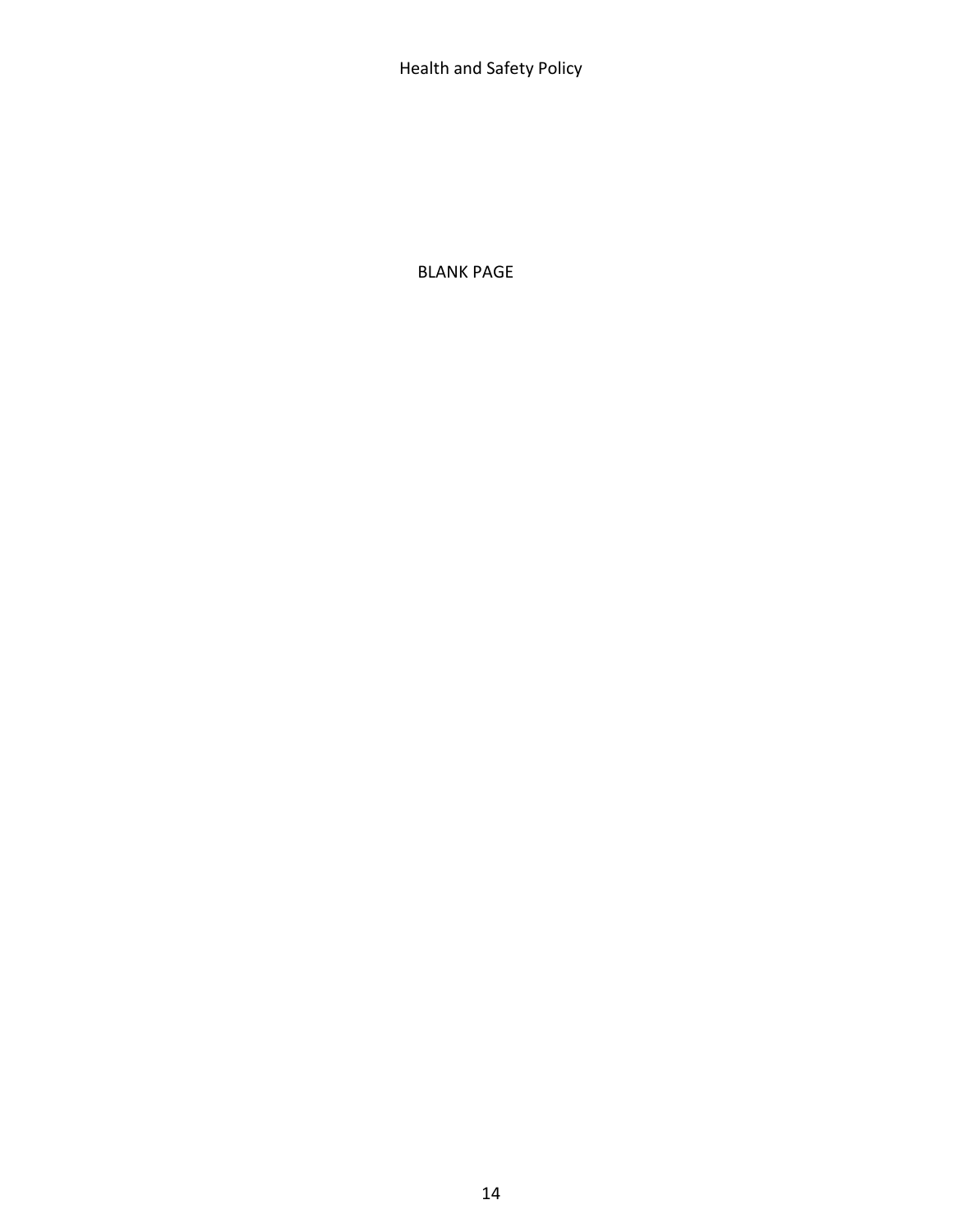### Health and Safety Policy **APPENDIX 1a – St Cuthbert's Catholic Academy Fire and Evacuation Procedures**

#### **YOU DISCOVER A FIRE**

- 1. Raise the alarm at once by operating the nearest fire alarm call point.
- 2. If it is safe to do so attack the fire with the equipment provided.

- Always call for assistance – **NEVER FIGHT FIRES ALONE.**

- Members of staff in charge of students should commence the emergency evacuation procedure immediately.

3. Ensure the Fire Brigade have been called and if doubt dial **9999** from the nearest safe telephone

#### **YOU HEAR THE FIRE ALARM**

4. Leave the building AT ONCE using the nearest available exit. Members of staff commence the evacuation procedure immediately.

5. Close all doors behind you.

6. Assemble in the KS2 playground away from the building in year groups.

7. Office staff members will take/receive registers having printed out the entry system sheet recording visitors and staff in school. Class teachers will complete a head count and if necessary take a class register.

8. Inform the Executive Headteacher or a Senior Leader if staff or children are unaccounted for.

#### **DO NOT STOP TO COLLECT PERSONAL BELONGINGS**

**DO NOT RE-ENTER BUILDING FOR ANY REASON**

**UNTIL AUTHORISED TO DO SO - DO NOT TAKE RISKS**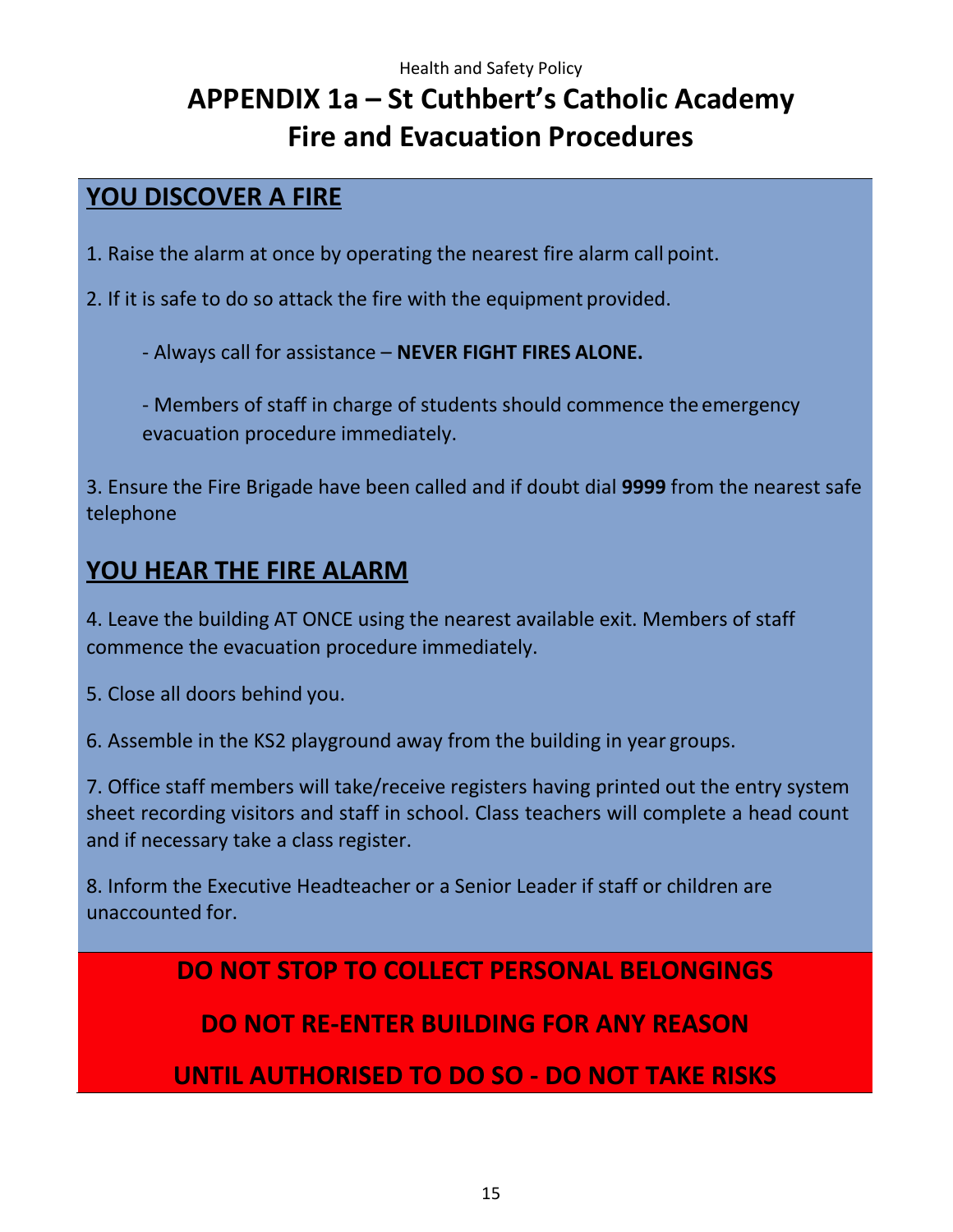# **APPENDIX 1b – Christ the King Catholic Academy Fire and Evacuation Procedures**

#### **YOU DISCOVER A FIRE**

- 1. Raise the alarm at once by operating the nearest fire alarm call point.
- 2. If it is safe to do so extinguish the fire with the fire fighting equipment provided.
	- Always call for assistance **NEVER FIGHT FIRES ALONE.**
	- Members of staff in charge of students should commence the emergency evacuation procedure immediately.

3. Ensure the Fire Brigade have been called and if doubt dial **9999** from the nearest safe telephone

### **YOU HEAR THE FIRE ALARM**

4. Leave the building AT ONCE using the nearest available exit. Members of staff commence the evacuation procedure immediately.

5. Close all doors and windows, where possible, behind you.

6. Assemble on the Multi User Games Area (MUGA playground) at the far end of the playground path away from the building.

7. Office staff members will take/receive registers having printed out the entry system sheet recording visitors and staff in school. Class teachers will complete a head count and if necessary take a class register.

8. Inform the Executive Head Teacher or Fire Officer if staff or children are unaccounted  $for.$ 

### **DO NOT STOP TO COLLECT PERSONAL BELONGINGS**

### **DO NOT RE-ENTER BUILDING FOR ANY REASON**

### **UNTIL AUTHORISED TO DO - DO NOT TAKE RISKS**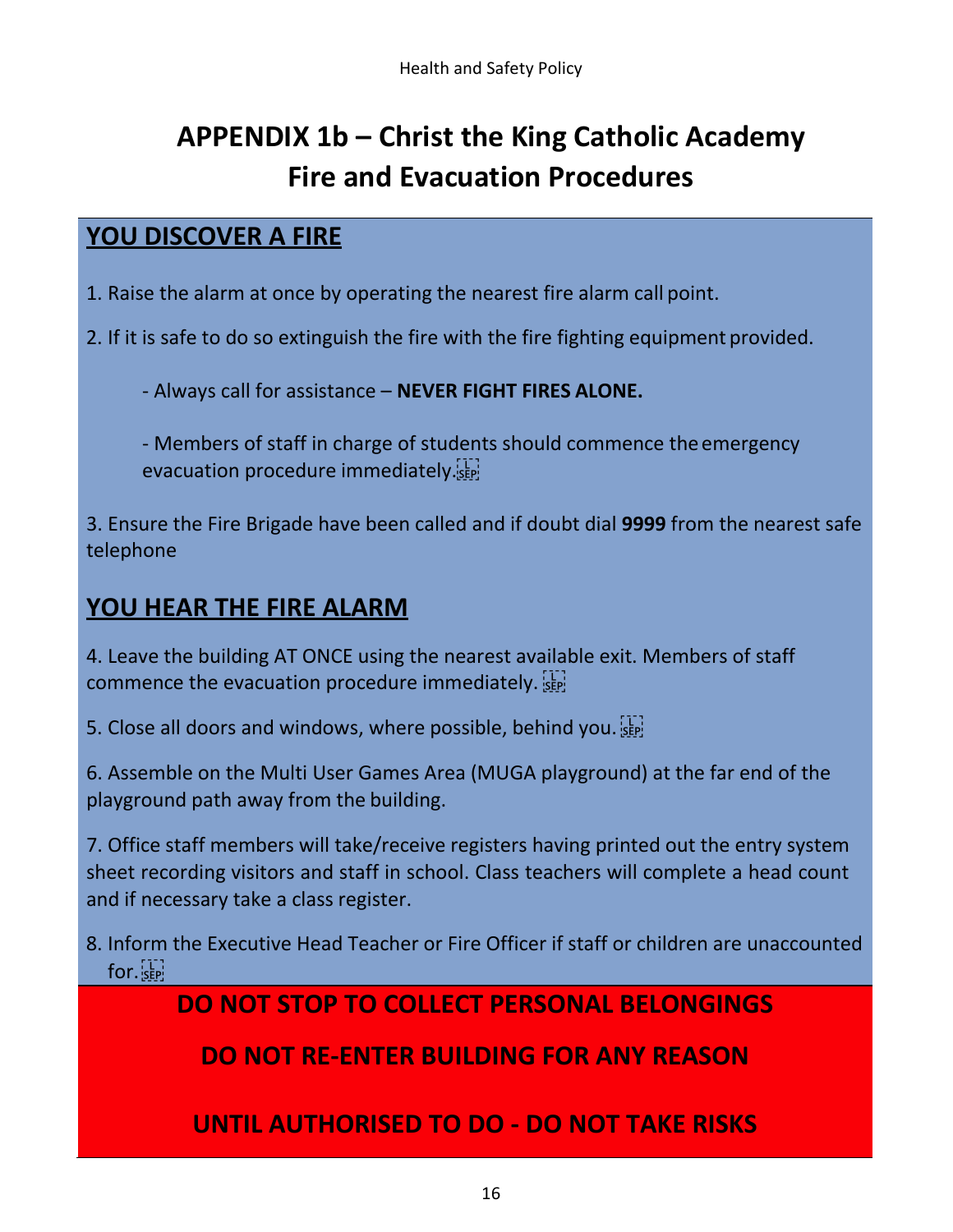## *Appendix 2*

| <b>Cleaning Schedule</b> |                                                    |                  |  |  |  |
|--------------------------|----------------------------------------------------|------------------|--|--|--|
|                          |                                                    |                  |  |  |  |
| Area                     | <b>Description</b>                                 | <b>Frequency</b> |  |  |  |
|                          | <b>Empty dust bins</b>                             | Daily            |  |  |  |
|                          | Vacuum area                                        | Daily            |  |  |  |
|                          | Clean furniture tops                               | Daily            |  |  |  |
| Classrooms               | Clean internal glazing                             | Weekly           |  |  |  |
|                          | Clean beams and high level pipe work               | Monthly          |  |  |  |
|                          | Clear paper from ceilings                          | Daily            |  |  |  |
|                          | Remove graffiti                                    | Daily            |  |  |  |
|                          |                                                    |                  |  |  |  |
|                          | Sweep and mop with disinfectant                    | Daily            |  |  |  |
|                          | Remove chewing gum                                 | Daily            |  |  |  |
| Corridors &              | Machine scrub floors                               | Monthly          |  |  |  |
| <b>Stairs</b>            | Wipe window sills                                  | Daily            |  |  |  |
|                          | Clean glazing                                      | Daily            |  |  |  |
|                          | Clean radiators, walls and low level pipe work     | Weekly           |  |  |  |
|                          | Remove graffiti                                    | Weekly           |  |  |  |
|                          |                                                    |                  |  |  |  |
|                          | Sweep and mop using disinfectant                   | Daily            |  |  |  |
|                          | Remove chewing gum                                 | Daily            |  |  |  |
|                          | Disinfect sinks, toilets, hygiene units and rinals | Daily            |  |  |  |
| <b>Toilets</b>           | Wipe hand driers and soap dispensers               | Daily            |  |  |  |
|                          | Replenish hand towels, soap and toilet rolls       | Daily            |  |  |  |
|                          | Clean radiators, walls and low level pipes         | Weekly           |  |  |  |
|                          | Clear paper from ceilings                          | Weekly           |  |  |  |
|                          | Machine scrub floors                               | Monthly          |  |  |  |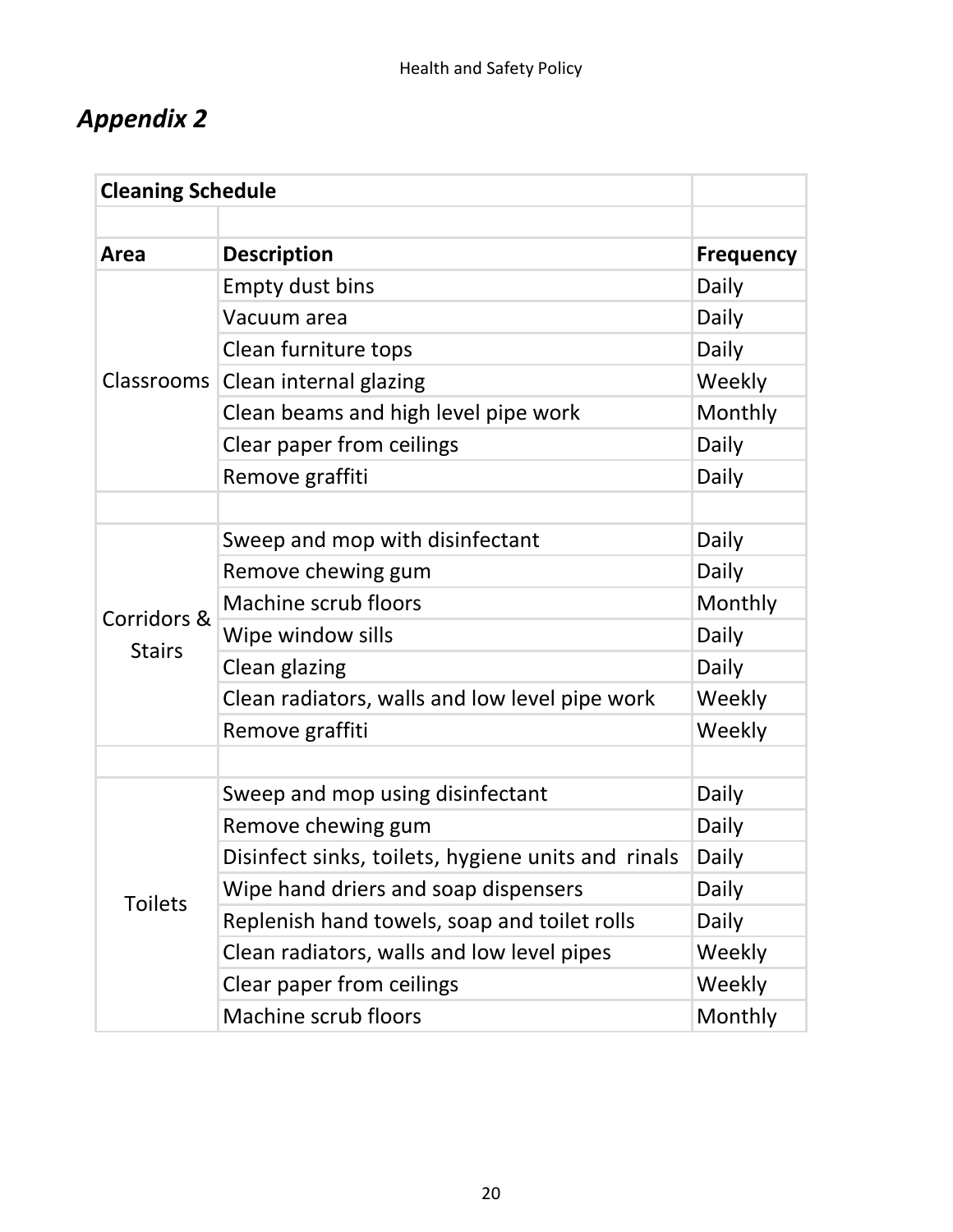# *Appendix 3*

| <b>Maintenance Schedule</b>                              | St Cuthbert's Catholic Academy and Children's Centre |               |                                 |               |
|----------------------------------------------------------|------------------------------------------------------|---------------|---------------------------------|---------------|
|                                                          |                                                      | Frequency     | Contractor                      | Frequency     |
| Mechanical                                               |                                                      |               |                                 |               |
| Boilers/burners - servicing                              | Mercer                                               | Bi-annual     | Mercer                          | Bi-annual     |
| Boilers/burners - Statutory                              | Mercer                                               | Annual        | Mercer                          | Annual        |
| Calorifier                                               | Mercer                                               | Bi-annual     | Mercer                          | Bi-annual     |
| Cold water installation                                  | Mercer                                               | Bi-annual     | Mercer                          | Bi-annual     |
| Electric water heaters                                   | <b>EWFM</b>                                          | Annual        | Mercer                          | Annual        |
| Gas soundness                                            | Mercer                                               | Annual        | Mercer                          | Annual        |
| Over door air heaters                                    | Mercer                                               | Annual        | Mercer                          | Annual        |
| Pipe work                                                | Mercer                                               | Bi-annual     | Mercer                          | Bi-annual     |
| Pressure vessels                                         | Mercer                                               | Annual        | Mercer                          | Annual        |
| Pressurisation units                                     | Mercer                                               | Annual        | Mercer                          | Annual        |
| Pumps                                                    | Mercer                                               | Bi-annual     | Waterman                        | Bi-annual     |
| Thermostatic temp control valves                         | Waterman                                             | As required   | Waterman                        | As required   |
| Thermostatic WHB mixer valves                            | Waterman                                             | Annual        | Waterman                        | Annual        |
| Under floor heating                                      | <b>EWFM</b>                                          | Annual        | Mercer                          | Annual        |
| Water Traps (Science Block)                              | N/A                                                  | As required   | Waterman                        | As required   |
| Water storage                                            | Waterman                                             | Every 2 years | Waterman                        | Every 2 years |
| Water treatment/shower heads                             | Waterman                                             | Quarterly     | Waterman                        | Quarterly     |
| Ventilation and air conditioning                         |                                                      |               |                                 |               |
| <b>AC Units</b>                                          | Mercer                                               | Bi-annual     | All Cool                        | Bi-annual     |
|                                                          |                                                      | Bi-annual     | N/A                             | Bi-annual     |
| Air handling units<br>Air handling units - filter change | N/A<br>N/A                                           | Bi-annual     | N/A                             | Bi-annual     |
| <b>External condensers</b>                               |                                                      |               | All Cool                        |               |
|                                                          | All Cool                                             | Bi-annual     |                                 | Bi-annual     |
| Extract fan units                                        | Mercer                                               | Bi-annual     | Mercer                          | Bi-annual     |
| Fans                                                     | Mercer                                               | Bi-annual     | Mercer                          | Bi-annual     |
| Grilles and Louvers                                      | Mercer                                               | As required   | Mercer                          | As required   |
| Natural ventilation                                      | N/A                                                  | Annual        | N/A                             | Annual        |
| Supply fan units                                         | Mercer                                               | Bi-annual     | Mercer                          | Bi-annual     |
| CHP system service visits (not yet in service)           | TBC                                                  | Bi-annual     | Mercer                          | Bi-annual     |
| Solar power photovoltac's                                | N/A                                                  | Bi-annual     | N/A                             | Bi-annual     |
| Wind turbines (2 year warranty - not yet in service)     | N/A                                                  | <b>TBC</b>    | N/A                             | TBC           |
| Electrical                                               |                                                      |               |                                 |               |
| <b>BMS</b> control panel                                 | Matrix                                               | Annual        | <b>JBC</b>                      | Annual        |
| Hard wire testing (5 yearly)                             | Con Tech Solutions                                   | Every 5 years | Quartz Electrical               | Every 5 years |
| Lifts - service                                          | N/A                                                  | Quarterly     | N/A                             | Quarterly     |
| Lifts - statutory                                        | N/A                                                  | Bi-annual     | N/A                             | Bi-annual     |
| Lightning protection                                     | Omega Red Group Ltd                                  | Annual        | Omega Red                       | Annual        |
| PAT                                                      | Abell                                                | Annual        | M(UK) Ltd                       | Annual        |
| <b>Fire protection</b>                                   |                                                      |               |                                 |               |
| <b>Bell test</b>                                         | <b>Site Staff</b>                                    | Weekly        | Site Staff                      | Weekly        |
| Emergency lighting - servicing                           | Auto Alarms                                          | Bi-annual     | <b>Automatic Alarms</b>         | Bi-annual     |
| Emergency lighting - monthly check                       | ILS / Site staff                                     | Weekly        | Site Staff                      | Weekly        |
| Fire alarm panel                                         | Auto Alarms                                          | Bi-annual     | <b>Automatic Alarms</b>         | Bi-annual     |
| Disabled refuge                                          | N/A                                                  | Annual        | N/A                             | Annual        |
| Fire dampers                                             | N/A                                                  | Annual        | N/A                             | Annual        |
| Fire exit doors/routes - weekly check                    | Site Staff                                           | Weekly        | Site Staff                      | Weekly        |
| Fire extinguishers - servicing                           | <b>Walker Fire</b>                                   | Annual        | Walker                          | Annual        |
| Fire extinguishers - weekly inspection                   | <b>EWFM</b>                                          | Weekly        | Site Staff                      | Weekly        |
| Smoke detector - servicing                               | Auto Alarms                                          | Bi-annual     | <b>Automatic Alarms</b>         | Bi-annual     |
| Sprinkler system                                         | <b>FVS</b>                                           | Quarterly     | <b>FVS</b>                      | Quarterly     |
| Dry riser                                                | N/A                                                  | Annual        | N/A                             | Annual        |
| <b>Security</b>                                          |                                                      |               |                                 |               |
| Automatic main entrance doors                            | GEZE                                                 | Annual        | GEZE                            | Annual        |
|                                                          | GEZE                                                 | Annual        | AEI                             | Annual        |
| Access control system - Electronic                       |                                                      |               |                                 |               |
| CCTV system                                              | Auto Alarms                                          | Bi-annual     | <b>Automatic Alarms</b>         | Bi-annual     |
| Intruder alarm                                           | <b>Auto Alarms</b>                                   | Annual        | <b>Automatic Alarms</b>         | Annual        |
| Red wall system                                          | Auto Alarms                                          | Bi-annual     | <b>Automatic Alarms</b>         | Bi-annual     |
| Other                                                    |                                                      |               |                                 |               |
| Fume cupboards                                           | N/A                                                  | Annual        | N/A                             | Annual        |
| Legionella                                               | Waterman                                             | Weekly        | Waterman environmental services | Weekly        |
| Mansafe systems                                          | N/A                                                  | Annual        | N/A                             | Annual        |
| PA/Music systems                                         | AEI                                                  | Annual        | AEI                             | Annual        |
| Plant rooms                                              | Site Staff                                           | Weekly        | Site Staff                      | Weekly        |
| Sports equipment                                         | Crown                                                | Annual        | Crown Gymnastics                | Annual        |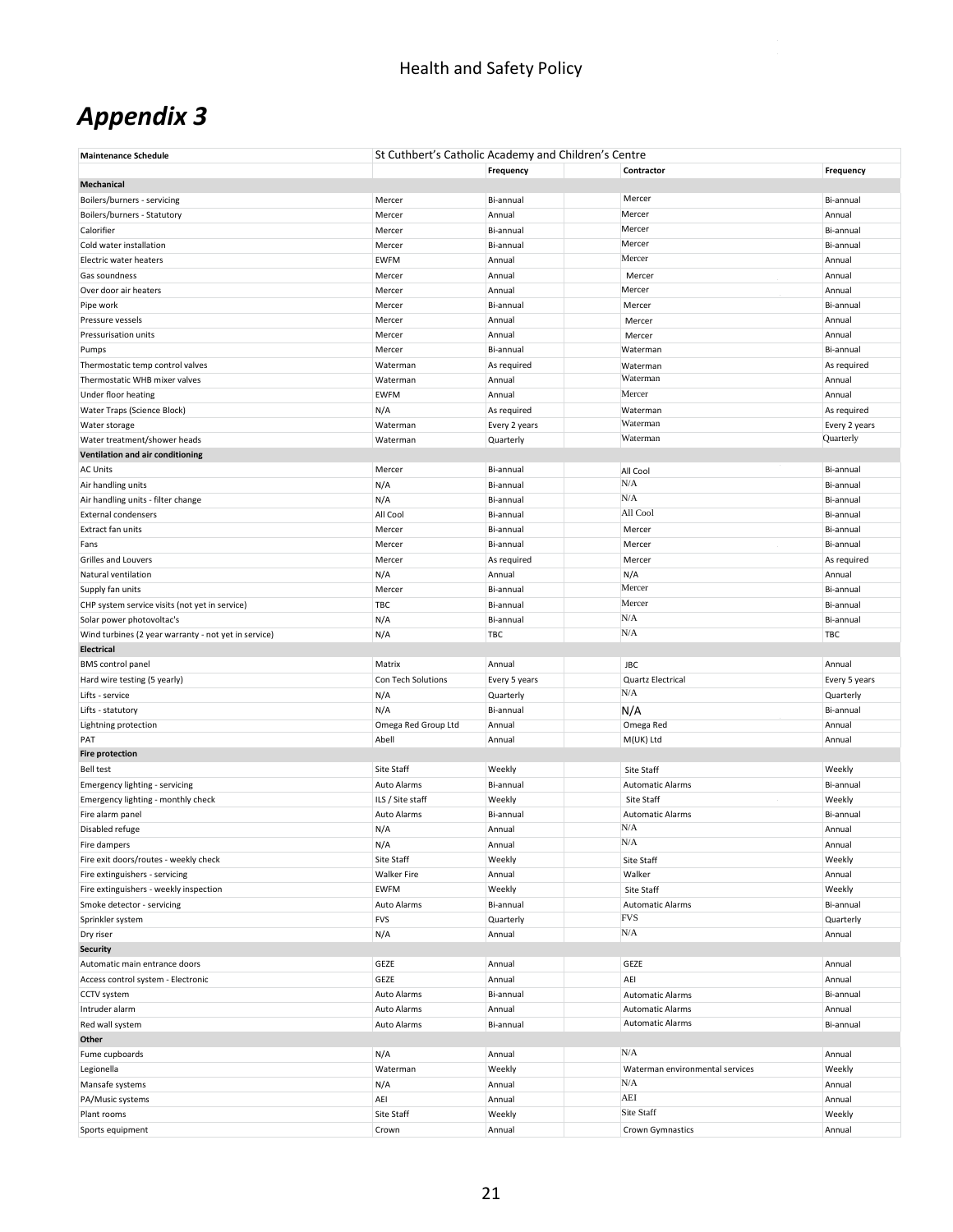| <b>Maintenance Schedule</b>                          |                     |               |  |
|------------------------------------------------------|---------------------|---------------|--|
|                                                      | St. Mary's & CTK    |               |  |
|                                                      | Contractor          | Frequency     |  |
| System<br>Mechanical                                 |                     |               |  |
|                                                      | <b>MBS</b>          | Bi-annual     |  |
| Boilers/burners - servicing                          | <b>MBS</b>          |               |  |
| Boilers/burners - Statutory                          |                     | Annual        |  |
| Calorifier                                           | <b>MBS</b>          | Bi-annual     |  |
| Cold water installation                              | <b>MBS</b>          | Bi-annual     |  |
| Electric water heaters                               | <b>MBS</b>          | Annual        |  |
| Gas soundness                                        | <b>MBS</b>          | Annual        |  |
| Over door air heaters                                | <b>MBS</b>          | Annual        |  |
| Pipe work                                            | <b>MBS</b>          | Bi-annual     |  |
| Pressure vessels                                     | <b>MBS</b>          | Annual        |  |
| Pressurisation units                                 | <b>MBS</b>          | Annual        |  |
| Pumps                                                | <b>MBS</b>          | Bi-annual     |  |
| Thermostatic temp control valves                     | <b>MBS</b>          | As required   |  |
| Thermostatic WHB mixer valves                        | <b>MBS</b>          | Annual        |  |
| Under floor heating                                  | <b>MBS</b>          | Annual        |  |
| Water Traps (Science Block)                          | <b>MBS</b>          | As required   |  |
| Water storage                                        | <b>IWS</b>          | Every 2 years |  |
| Water treatment/shower heads                         | <b>MBS</b>          | Quarterly     |  |
| Ventilation and air conditioning                     |                     |               |  |
| <b>AC Units</b>                                      | <b>MBS</b>          |               |  |
|                                                      |                     | Bi-annual     |  |
| Air handling units                                   | <b>MBS</b>          | Bi-annual     |  |
| Air handling units - filter change                   | <b>MBS</b>          | Bi-annual     |  |
| <b>External condensers</b>                           | <b>MBS</b>          | Bi-annual     |  |
| Extract fan units                                    | <b>MBS</b>          | Bi-annual     |  |
| Fans                                                 | <b>MBS</b>          | Bi-annual     |  |
| Grilles and Louvers                                  | <b>MBS</b>          | As required   |  |
| Natural ventilation                                  | <b>JBC</b>          | Annual        |  |
| Supply fan units                                     | <b>MBS</b>          | Bi-annual     |  |
| CHP system service visits (not yet in service)       | TBC                 | Bi-annual     |  |
| Solar power photovoltac's                            | <b>MBS</b>          | Bi-annual     |  |
| Wind turbines (2 year warranty - not yet in service) | Quiet Revolution    | TBC           |  |
| <b>Electrical</b>                                    |                     |               |  |
| <b>BMS</b> control panel                             | <b>JBC</b>          | Annual        |  |
| Hard wire testing (5 yearly)                         | PEI delta.          | Every 5 years |  |
| Lifts - service                                      | Schindler           | Quarterly     |  |
| Lifts - statutory                                    | Alliance            | Bi-annual     |  |
| Lightning protection                                 | Omega Red Group Ltd | Annual        |  |
| PAT                                                  | AEI                 | Annual        |  |
| <b>Fire protection</b>                               |                     |               |  |
|                                                      | <b>Site Staff</b>   | Weekly        |  |
| <b>Bell test</b>                                     |                     |               |  |
| Emergency lighting - servicing                       | Trident             | Bi-annual     |  |
| Emergency lighting - monthly check                   | Trident             | Weekly        |  |
| Fire alarm panel                                     | Trident             | Bi-annual     |  |
| Disabled refuge                                      | Trident             | Annual        |  |
| Fire dampers                                         | Airvent             | Annual        |  |
| Fire exit doors/routes - weekly check                | Site Staff          | Weekly        |  |
| Fire extinguishers - servicing                       | <b>Walker Fire</b>  | Annual        |  |
| Fire extinguishers - weekly inspection               | Site Staff          | Weekly        |  |
| Smoke detector - servicing                           | Trident             | Bi-annual     |  |
| Sprinkler system                                     | Compco              | Quarterly     |  |
| Dry riser                                            | <b>Walker Fire</b>  | Annual        |  |
| <b>Security</b>                                      |                     |               |  |
| Automatic main entrance doors                        | Dorma               | Annual        |  |
| Access control system - Electronic                   | Blackbox            | Annual        |  |
| CCTV system                                          | Inhouse (Tech Team) | Bi-annual     |  |
| Intruder alarm                                       | Blackbox            | Annual        |  |
| Red wall system                                      | Blackbox            | Bi-annual     |  |
| Other                                                |                     |               |  |
| Fume cupboards                                       | Clean Air LTD       | Annual        |  |
|                                                      | Waterman/Site Staff |               |  |
| Legionella                                           |                     | Weekly        |  |
| Mansafe systems                                      | High Wire           | Annual        |  |
| PA/Music systems                                     | MBS                 | Annual        |  |
| Plant rooms                                          | Site Staff          | Weekly        |  |
| Sports equipment                                     | Sport Safe          | Annual        |  |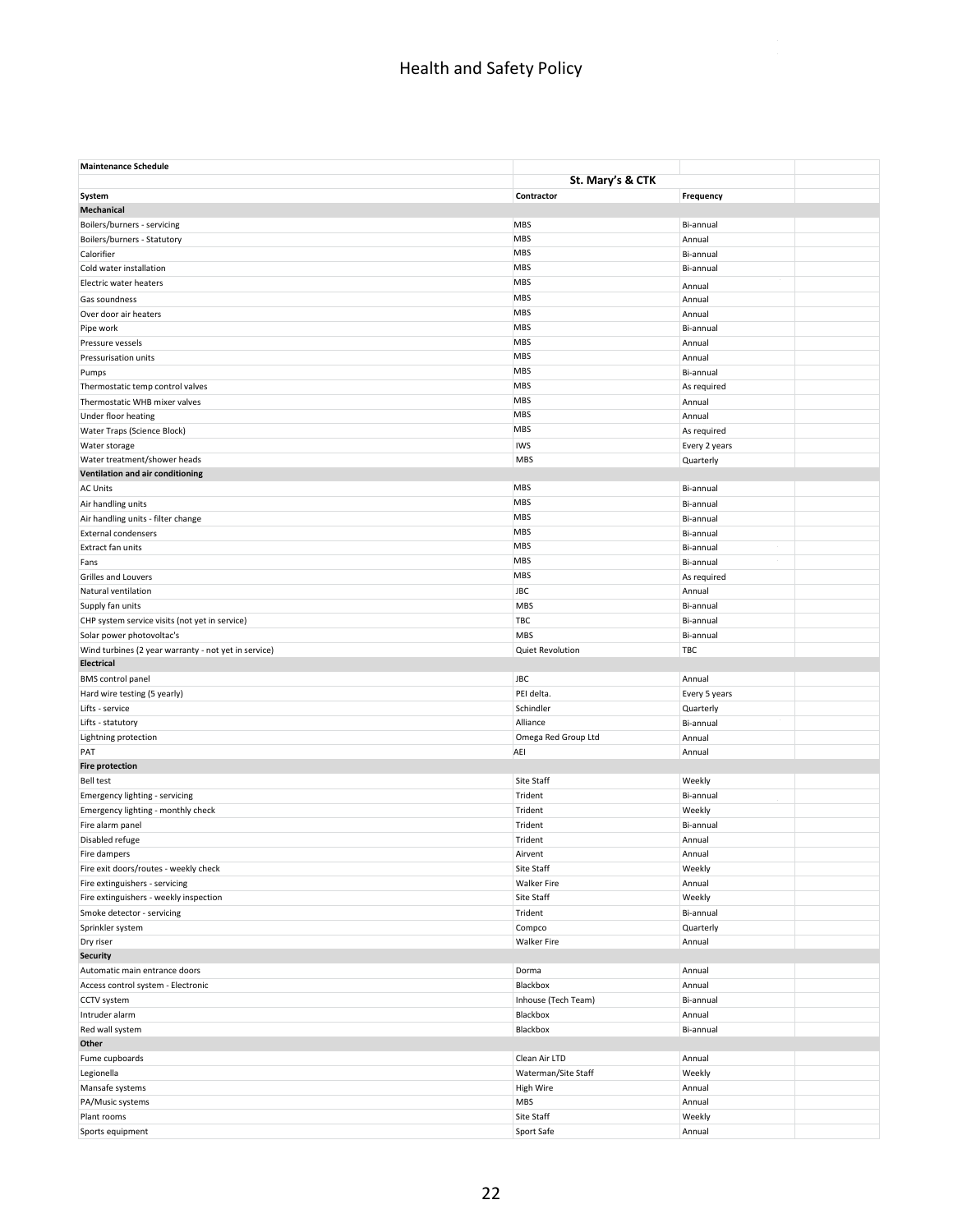Leaving the Premises

- If a fire breaks out please activate the school fire alarm.
- If an emergency situation arises, the fire alarm will still be activated and a site supervisor will inform the fire service if their attendance is not required.
- Another emergency situation could be one of the following,
- a) Power cut b) Flood c) Gas leak d) Chemical spill e) Bomb threat

Upon hearing the Fire Alarm, please ask your class to leave all their bags and equipment in the classroom and escort your class to the nearest exit using the designated emergency route and exit. Staff are to remind students to leave in a calm and orderly manner. Students should walk quietly to the nearest exit and not run.

- Staff members should be the last to leave the classroom and ensure the classroom is empty.
- Please CLOSE the classroom doors and windows but DO NOT LOCK them.
- Make your way to the fire assembly point using the nearest exit unless this puts you or the students in danger.

Bomb warnings and other alerts will be followed as for a fire. (see below)

Gas leaks

If you smell gas do not turn on electric switches on or off and do not use naked lames

Open doors and windows to get rid of the gas

Advise the Premises Manager.

Bomb threat

If a suspicious item is identified, full or partial evacuation must be considered. Minimum safe distances are 100 metres for small items (briefcase or rucksack), 200 metres for larger items (suitcase or car), 400m for a large van or lorry. Ultimately the decision on whether or not to evacuate rests with the Head Teacher.

• Depending on the circumstances and your site you might be advised/consider that it is safest (for some) to shelter-inplace. See 'Partial and Full School Lockdowns' on this website.

• There is advice on 'Developing Dynamic Lockdown Procedures' on the Gov.uk website.

• The evacuation location, and the route to it, must be dynamically assessed to ensure there are no further suspicious items or secondary devices.

Site Supervisors Actions

- On hearing the fire alarm, NHU should make his way to the Fire Panels that are located in the reception area.
- NHU should immediately ring or radio PGI to inform him if this is a genuine emergency or false alarm. In PGI's absence, this should be ELM/SCO.
- NHU will identify the zone that has caused the activation using the lit L.E.D. on the panel.
- If the panel indicates a fire in the chemical store area please follow the protocol for chemical incidents.
- Using the school map, site supervisor 1 should identify the zone of the fire evacuation and carry out a sweep of the area.
- Site supervisor 1 to check all call points and detectors in the identified zone to see if they have been activated.
- Site supervisor 1 to identify the cause of the activation and check the area around the call point or detector
- If it is a false alarm, site supervisor 1 to silence the alarm.
- Once the emergency evacuation is over, NHU to replace any broken glass panels and reset the alarm.
- NHU to contact the maintenance company if no reason for the activation is found and he suspects a faulty alarm.
- Any other available site supervisors should man the fire evacuation/rescue points to evacuate students with PEEPS.

● There are separate risk management plans for students with disabilities.

Fire in chemical store area

In the event of a fire alarm activation in the chemical store area, the following protocol should be followed.

● Site supervisor 2 should meet the lead fire officer in the reception area and explain the chemical or chemicals that have activated the alarm.

- They should wait further instruction from the lead fire officer before proceeding further.
- Assembling Points role of class teachers

ENSURE SOCIAL DISTANCING OF TWO METRES IS MAINTAINED AT ALL TIMES between you and the students Year 7 – Facing the middle court to the right of the canopy

Year 8 – Basketball courts

Year 9 – Basketball courts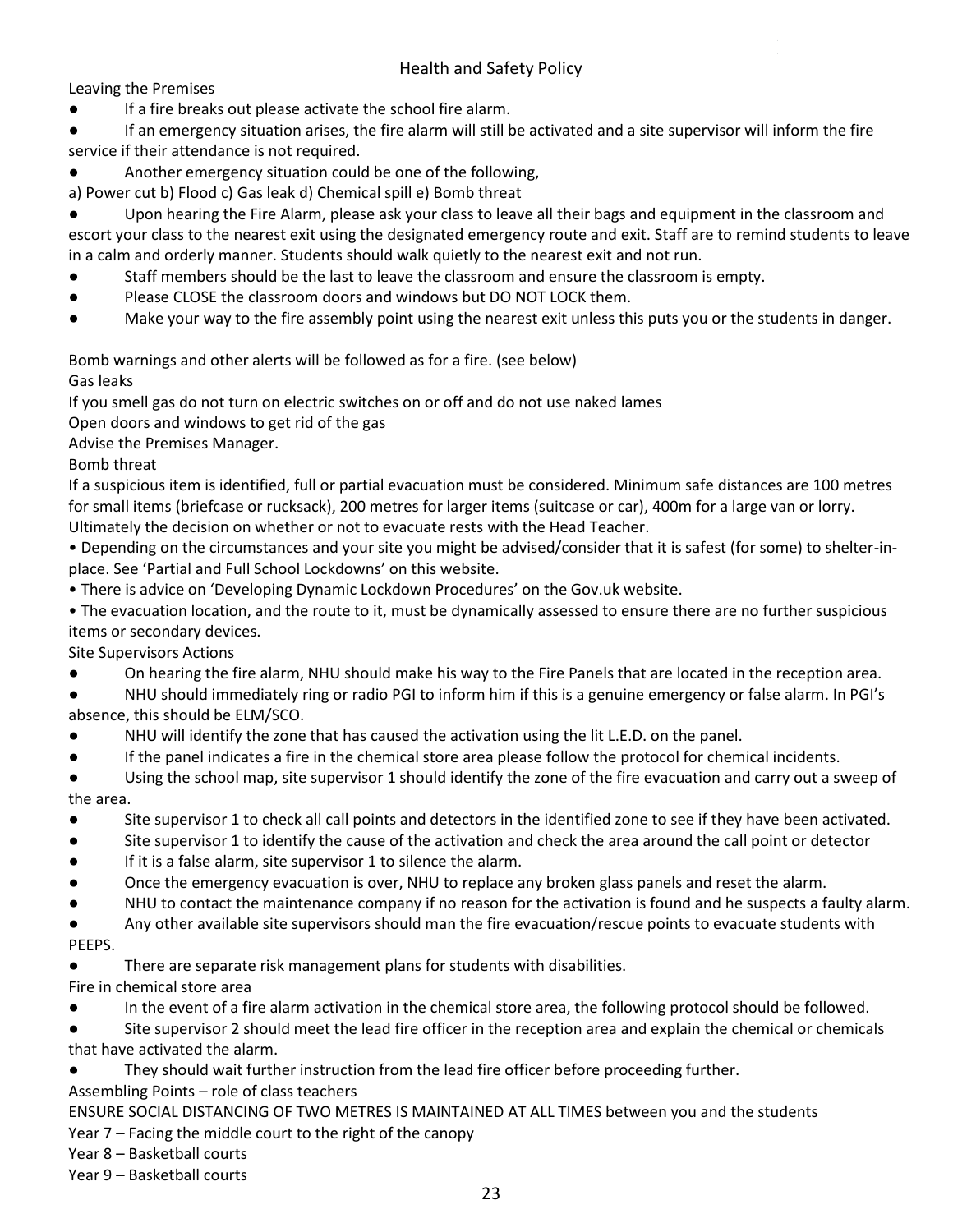Year 10 and 11 – South (new concrete MUGA)

Sixth form – to the left of the canopy facing the MICT LH

- Please supervise your teaching group and ensure they are lined up alphabetically and in absolute silence.
- Assemble your form as detailed on the fire evacuation map.
- Your will be given a paper register by an admin assistant. Please re-mark the student and note any discrepancies particularly any students who are missing but were marked PRESENT from the previous registration or lesson.
- Please pass your register to the SLT on duty that day.
- Registers for Key worker students will be passed to the SLT running that provision that day.
- Registers for year 10/12 students will be passed to SLT running that provision that day.

Assembly Points – other staff

- Please assemble under the canopies.
- Cover staff, visitors, LINK staff, PT staff and Learning Support staff should be registered by admin staff.

The Network Manager will check the IT Technicians, Technology technician and Science Technicians have vacated the building and report to the Fire Marshal.

- CSM will check that the chaplaincy team have safely vacated the building.
- From tutors in year groups will be registered by staff listed below.

● Any other staff not grouped in the list above, should assemble under the canopy and be registered by admin staff.

Role of the Fire Marshals

● On hearing the fire alarm Fire Marshalls are to make their way to their designated zone and carry out their Fire Marshall duties as listed below:

- Direct any students/teachers / visitors out of the building via the nearest exit to the fire assembly point.
- Close any doors they find open whilst carrying out their area checks.
- If you locate the source of the fire do not attempt to fight the fire unless practicable to do so.
- Make your way to the fire assembly point and manage the remainder of the evacuation.

Role of Administrative Team

The administrative team will issue paper registers and ensure signing in and late books are brought with them.

Other administrative staff to be assigned roles by fire marshal as appropriate but otherwise the following staff will take this role during a fire drill.

The first aid kit will be brought out by admin staff and the defibrillator by another first aider in school on that day.

Visitors – Receptionist (BST)

Late /sick/signing out books – Attendance Officer (HFL)

Administration staff

- 1) HHO registers staff that have forms in year 7 Positioned near the canopy and basketball courts.
- 2) SLR /EHU registers staff that have forms in year 8 Positioned near the canopy and basketball courts.
- 3) GJO registers staff that have forms in year 8 Positioned near the canopy and basketball courts.
- 4) KWK registers staff that have forms in year 10 Positioned on the south black MUGAS.
- 5) VBR / EHU- registers staff that have forms in year 11 Positioned on the south black MUGAS.
- 6) DPA- registers staff that have 12/13 forms on the canopy north area.

Support Staff Line Managers to register their staff (Registers are be shared with these staff in the event of a fire alarm)

- 1) HDS LS Staff
- 2) BMC Behaviour Team
- 3) CSM Chaplains
- 4) SMO Finance /Data + MBA, ADY, ARI, KPK, CPO, AWI, AHE.
- 5) NHU Site Team
- 6) SPR IT Team

The re-entering of the building will be actioned only after the consent of site supervisor and the fire marshal.

Role of staff